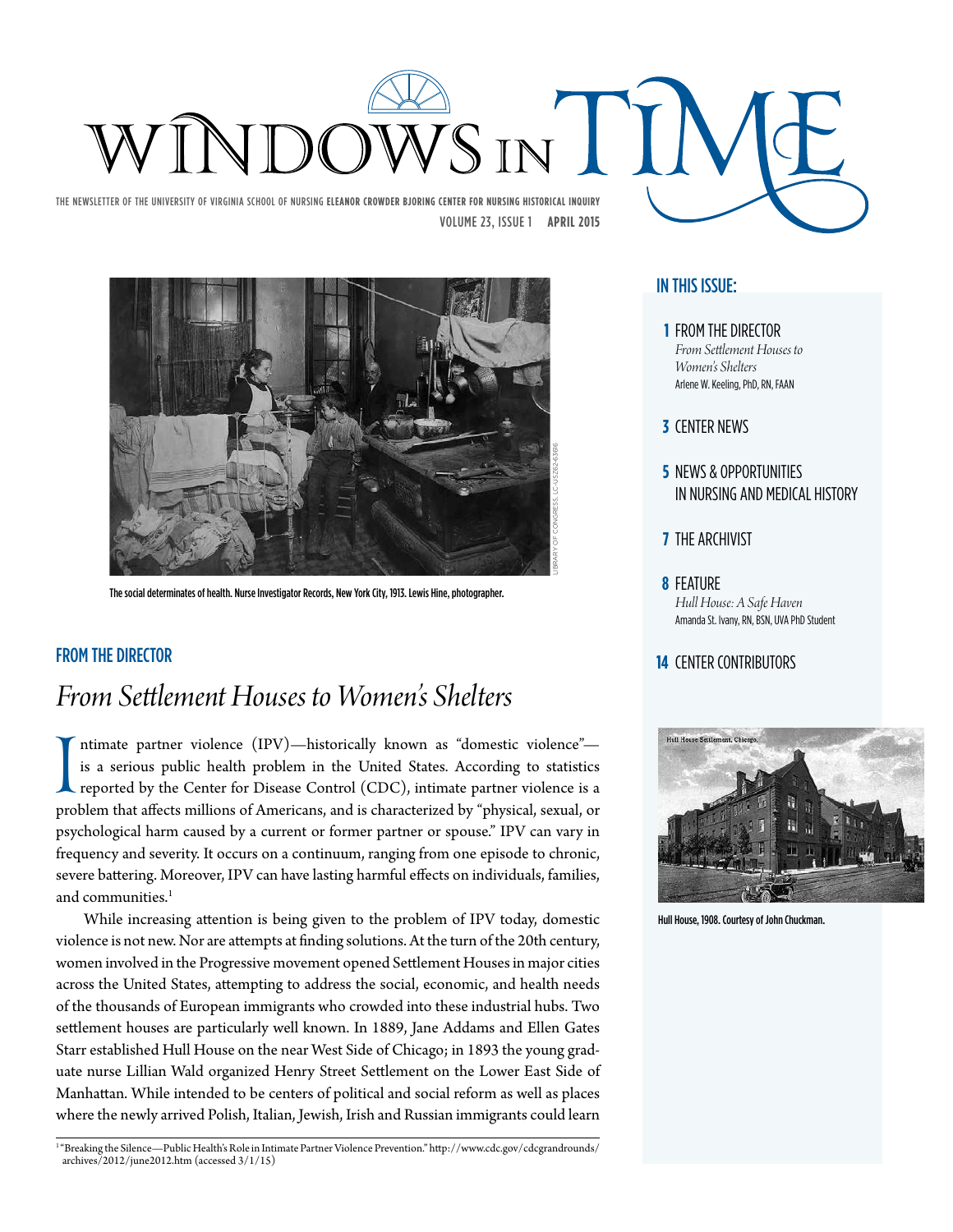### Eleanor Crowder Bjoring Center for Nursing Historical Inquiry

### Staff

**Arlene Keeling,PhD, RN, FAAN**, Director awk2z@virginia.edu

**Barbara Brodie, PhD, RN, FAAN**, Associate Director bb9w@virginia.edu

**Mary E. Gibson, PhD, RN**, Assistant Director meg2e@virginia.edu

**John C. Kirchgessner, PhD, RN, PNP**, Assistant Director jkirchgessner@sjfc.edu

**Linda Hanson, MSM**, Project Coordinator llh3x@virginia.edu

### Center Associates

**Anne Z. Cockerham, PhD, RN, CNM, WHNP** Anne.Cockerham@frontierschool.edu

**Sarah J. Craig, PhD, RN, CCNS, CCRN** sjw5y@virginia.edu

**Deborah L. Gleason, PhD, APRN, CPNP** dlg7b@virginia.edu

**Barbara L. Maling, PhD, APRN, ACNP-BC** blm7y@virginia.edu

**Jessica Malpass, PhD, RN** jlk2t@virginia.edu

**Nena Powell, PhD, RN** powellnj@jmu.edu

**Lisa Zerull PhD, RN, FCN** lzerull@valleyhealthlink.com

### Center Affiliate

**Pamela B. DeGuzman, PhD, MBA, RN** deguzman@virginia.edu

### Windows in Time

**John C. Kirchgessner**, Editor **Linda Hanson**, Assistant Editor **Roseberries**, Design

### Brodie Fellows

2015–2017 **JaimeLapeyre,PhD, RN** 2014–2016 **Jonathan Hagood, PhD** 2013–2015 **BarbaraL. Maling, PhD, RN**

### Center Volunteers

**Linda Davies Carolyn J. DuVal Robert DuVal** *Windows in Time* can be found on EBSCOhost and Gale Group, Inc. databases.

### Contact Information

**Center Phone** (434) 924-0083 **Center email** nurs-hxc@virginia.edu **Center website** nursing.virginia.edu/cnhi

*© 2015 by the Rector and Visitors of the University of Virginia*

Domestic violence is not new.

Nor are attempts at finding

### solutions.

English, attain job skills, and participate in educational and artistic programs, both settlement houses also served as shelters for women and children when necessary.<sup>2</sup>

In this issue UVA doctoral student Amanda St. Ivany highlights the role that Hull House played in this regard, noting

how poverty stricken European immigrants from the slums of Chicago's West Side sometimes sought refuge in Hull House from abusive, alcoholic husbands or how they turned to the Settlement for a safe haven for their children. In some cases that might have meant living in the Settlement House for a period of days to weeks; at other times, it was simply a matter of the women taking advantage of the day nursery, kindergarten, playground, or boys' and girls' clubs that Hull House offered. There, their children could find nutritious food, a warm place to sleep, and a safe place to play.

While much has changed over the course of a century, the problem of domestic violence has not. However, intimate partner violence is no longer a hidden social ill. Reports of violence are taking center stage in the news; people from all strata of society are addressing the issue. Today, settlement houses have disappeared, replaced by a multitude of specialty social, health, and legal services, counselors, educational, art and music programs, private clubs and summer camps. Services for IPV are now addressed

in women's shelters, like the House of Ruth in Maryland, whose history was documented recently by Friedman and Parker.3 There a nurse-run clinic is maintained on site, much like the one operated by the Henry Street Visiting Nurses at the turn of the 20th century. The clinic is emblematic of nursing history as relevant: it is a "recycled solution" to an on-going social problem.  $\Box$ 

*We invite you to respond to this editorial by sending an email to awk2z@virginia.edu. In Charlottesville, the Shelter for Help in Emergency provides comprehensive services to women and children who are victims of abuse. Their hotline is: 434-293-8509.*

2 For more reading on Henry Street Settlement, see: Karen Buhler-Wilkerson, *No Place Like Home*. (Baltimore: Johns Hopkins University Press, 2001) and Arlene Keeling, Chapter 1 in *Nursing and the Privilege of Prescription, 1893–2000*. (Columbus: Ohio State University Press, 2007)

3 Kathleen O. Friedman and Barbara J. Parker, *That it May Be Well With You: The Founding of the House of Ruth, Maryland*. (Baltimore, MD: Apprentice House, 2014)



*The Eleanor Crowder Bjoring Center for Nursing Historical Inquiry (ECBCNHI), established at the University of Virginia in 1991 to support historical scholarship in nursing, is dedicated to the preservation and study of nursing history. The development of advanced clinical nursing practice, and the clinical specialty organizations that represent the various practices,* 

is a major focus of the Center. The goals of the Center include the collection of materials, the promotion of *scholarship, and the dissemination of historical research findings.*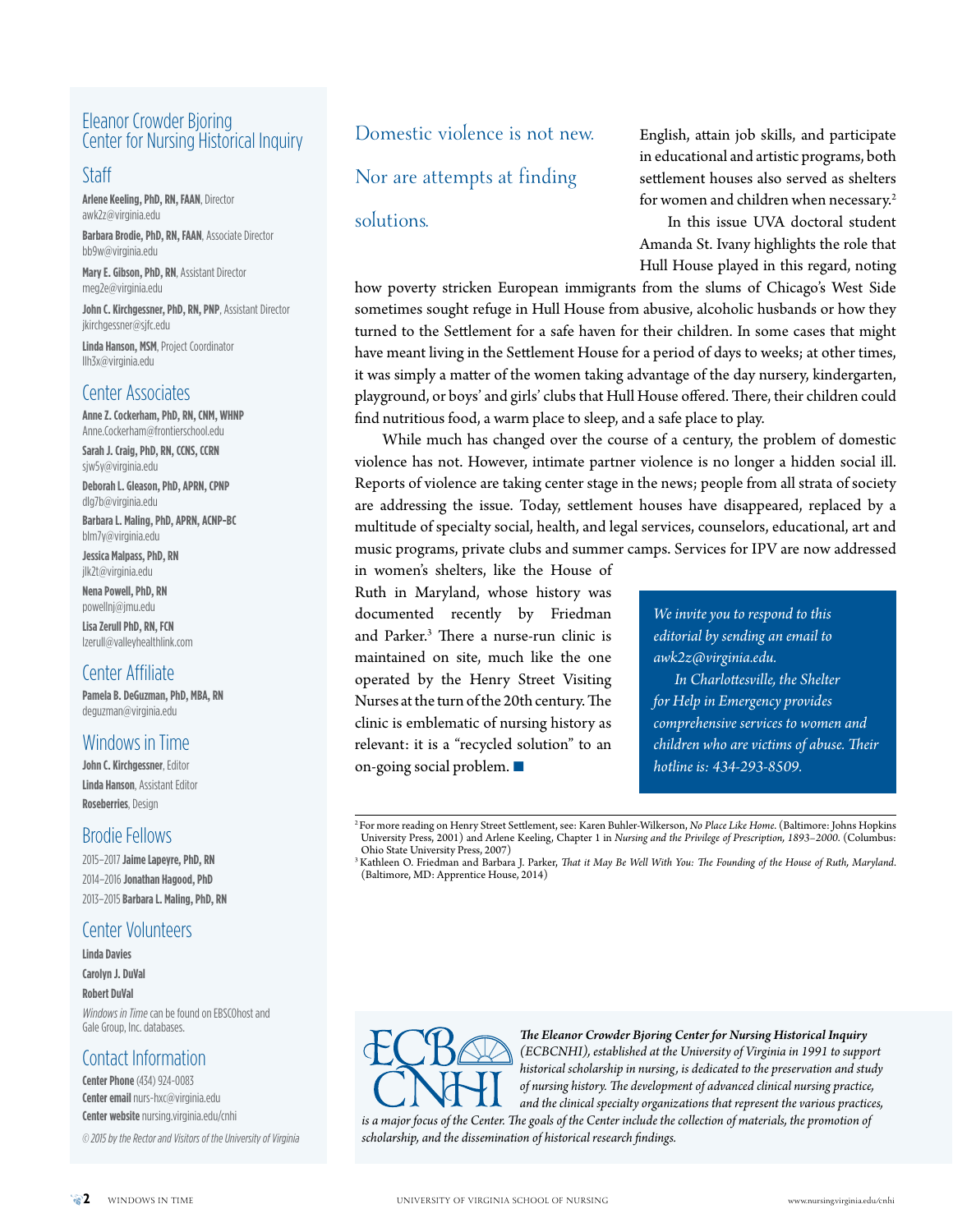# **REQUARGEMENT CONTROLS**

## *Jaime Lapeyre, PhD, RN is 2015 Recipient of the Barbara Brodie Nursing History Fellowship*

r. Lapeyre is a lecturer at the University of Toronto.

Her research is entitled *'Generalised Nursing': the Solution to the Difficulty of Public Health Work?* The growing demand for nurses during the early 20th century led to varying admission requirements and education standards within hospital training schools. The rise of the public health field

in America during the same era led nurse leaders to campaign for nursing education reform. Following World War I and the influenza pandemic in 1918, discussions with regard to training public health workers provided an opportunity to promote the preparation in public health nursing both nationally and internationally. Dr. Lapeyre's research will analyze the influ-



Brodie Fellow Lapeyre

ence of American public health education

on the training of public health nurses in England and internationally during the 1920s and 1930s. She will also examine the barriers to the development of the public health nursing role, in particular those presented by the existence of the role of health visitors in the United Kingdom.

This work will add to

the knowledge of how public health nurses in the United States and internationally were trained. It will also bring to light some of the resistance that existed with regard to the public health nursing role and the political struggles from within the nursing profession regarding the training and practice of public health nurses in Europe.  $\blacksquare$ 

### OF NOTE

Center Associate Director **Barbara Brodie**, PhD, RN, FAAN, received the 2014 Damen Award from Loyola University of Chicago. This award is given to an outstanding alumna of the Marcella Niehoff School of Nursing in recognition of leadership in industry, leadership in the community, and service to others.

Center Associate **Anne Z. Cockerham**, PhD, CNM, WHNP-BC, CNE, Associate Dean for Midwifery and Women's Health and Professor of History at Frontier Nursing University, was one of five finalists for the Southern Kentucky Book Fest 2015 Kentucky Literary Award for *Unbridled service: Growing up and giving back as a Frontier Nursing Service Courier,*   $1928 - 2010$ . ■

## *Bringing Nursing History to Life in the Undergraduate Curriculum*

s part of the new University of Virginia School of Nursing undergraduate curriculum, the REAL Series (Research, Ethics, Advocacy, and Leadership) faculty introduce students to historical research and historical Nursing undergraduate curriculum, the REAL Series (Research, Ethics, Advocacy, and Leadership) figures in nursing advocacy and leadership. Mary Gibson and Barb Maling received internal funding through the Lancaster funds to take REAL 1 students to the Gordonsville Exchange Hotel. The hotel was used as a hospital during the American Civil War. On February 28 the first group toured the site, viewed the collection of period medical artifacts, and gathered data for a course essay. Viewing the hospital layout, bone saws, urethral dilators, cupping implements, and battlefield medical kits provided these young students with new perspectives on the challenges of early nursing care.  $\blacksquare$  UVA School of Nursing students at the Exchange Hotel.

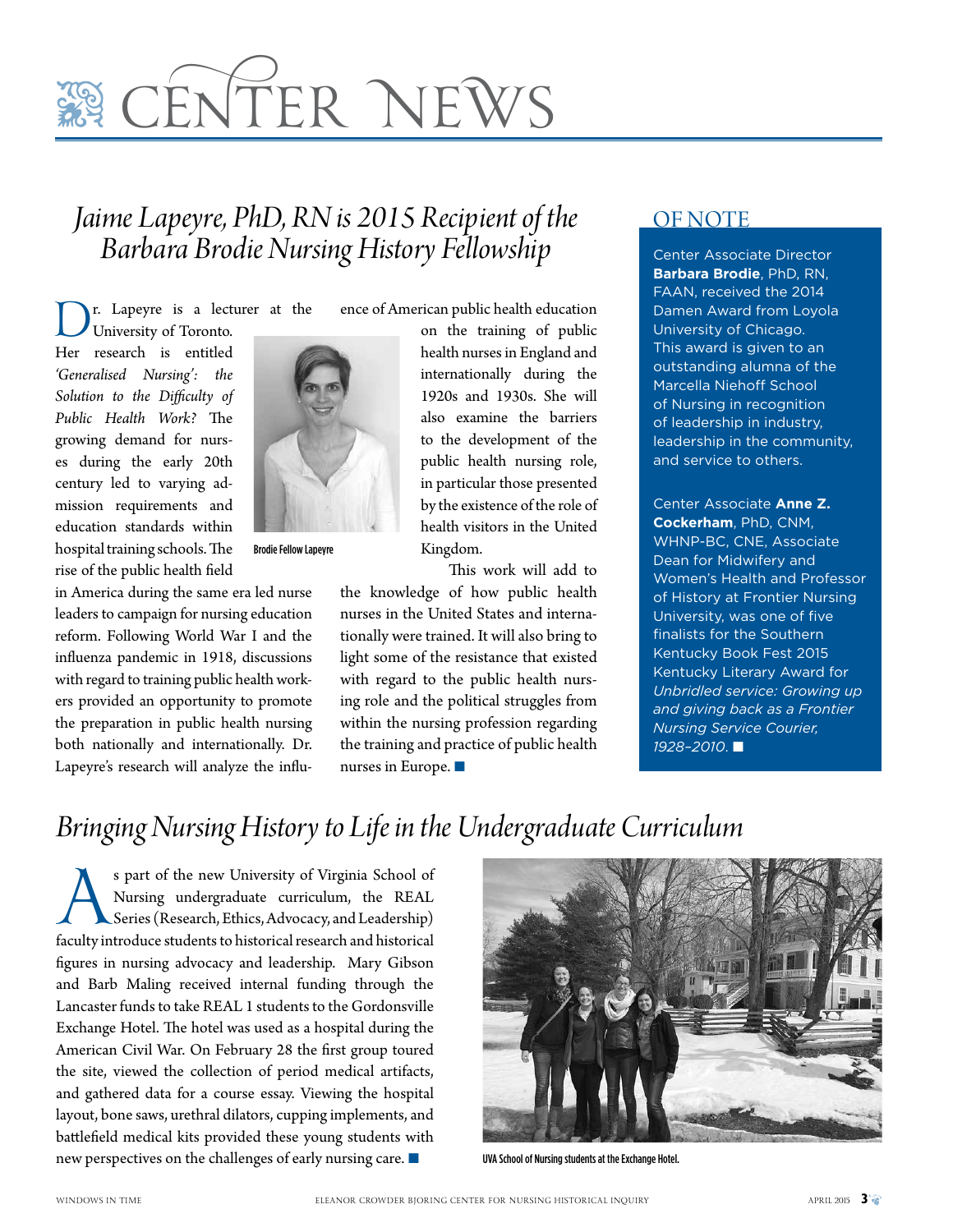### **EXP** CENTER NEWS

### *Salute to Veteran Nurses*

 $\bigcup_{\text{center} \text{ devoted}}$  and the history forum to the list of the state of the state of the state of the state of the state of the state of the state of the state of the state of the state of the state of the state of the state o highlighting the contributions of the country's military nurses. Since 1901 our Army, Navy and Air Force nurses have served with honor and courage with our troops stationed around the world during wars and in peace times.

Center Associate Director Dr. Barbara Brodie organized the program, which featured four speakers who served as military nurses. The first speakers were Dr. Leanna Crosby who as a young navy nurse was stationed on the USS Repose off the coast of Vietnam from 1965–66, and Colonel Dianne Gagliano, a retired Air

Force Nurse, who served as a young flight nurse in Vietnam in the 1970s. Besides transporting wounded military personnel to distant hospitals Colonel Gagliano participated in the Prisoners of War and the famous Saigon Baby airlifts.

The second half of the program was led by current UVA graduate students Major Maria Pescatore and Major Jessica Schwinck of the US Army. They served in Afghanistan in 2010



Major Pescatore and Major Schwinck.

caring for wounded troops and civilian casualties brought directly from battle sites to field hospitals.

The presenters' accounts of the wounded and how they were cared for by the military physicians and nurses were richly illustrated by their war photos. The speakers' poignant and dramatic stories captured not only how the wounded, suffering, and sometimes dying soldiers were cared for by the trauma teams and hospital ward nurses but they also depicted the emotional toll it took

on the medical staff. One of the stories told by one presenter was about a seriously wounded army soldier she was caring for. The story was so compelling that she faltered in telling it and many in the audience were visibly moved to tears. It was a vivid reminder of the post-traumatic stress syndrome that many of our war veterans bring home with them.  $\blacksquare$ 

## *Presentations, Publications & Awards*

**Brodie, B.** Review of *Philadelphia General Hospital Photo Collection* (website: *http:// dla.library.upenn.edu/dla/nursing*). *Nursing History Review* 23, (2015): 134–135.

**Coffin, R.A.** "No Communicable Disease This Month: Public Health Nursing at the Colorado River Relocation Center, 1942–1945." *Family & Community Health* 37, no.3 (2014): 188–198.

**Gibson, M. E.** "'Fair Philosophers and Practical Philanthropists:' Care for Cleveland's Poor Children, 1891–1928" (paper presented at the American Association for the History of Nursing Conference, Storrs & Hartford, Connecticut, September 20, 2014).

**Gibson, M. E.** "School Nursing in Virginia: Hookworm, Tooth Decay and Tonsillectomies." In *Nursing Rural America: Perspectives from the Early 20th Century*, edited by J. Kirchgessner & A. Keeling, 39–52. New York, NY: Springer Publishing Company, 2014.

**Keeling, A.** "A Nod to Nightingale" (paper presented at the UVA international symposium, "A Nod to Nightingale: Architecture and Health Environments", Charlottesville, Virginia, November 5, 2014).

**Keeling, A. and J. Kirchgessner.** *"Nursing Rural America: Perspectives from the Early 20th Century"* (presentation and book signing at St. John Fisher College, Rochester, NY, November 20, 2014).

**Kirchgessner, J.** *"Lincoln Across the Disciplines"* (faculty panel discussion, St. John Fisher College, Rochester, N.Y. February 5, 2015).

**Maling, B.** "Nurses Responses and Care During the 1947 Bar Harbor, Maine Wildfire" (paper presented at the American Association for the History of Nursing Conference, Storrs & Hartford, Connecticut, September 19, 2014).

### **GRANT**

**Keeling, A.** (2014–15) American Nurses Foundation (ANF) grant: Nursing the Migrants, 1937–1945. (\$5000)

### 2014 Undergraduate Nursing History Award

The recipients of the 2014 Undergraduate Nursing History Award are **Natalie Miner**, **Claire O'Friel**, **Daniel Poehailos**, and **Emily Uosseph** for their research paper entitled *Red Cross Nursing from 1910–1925: Primary Responders in American Healthcare*. The award, presented in October during UVA's Family Weekend recognizes excellence in historical research by undergraduate students.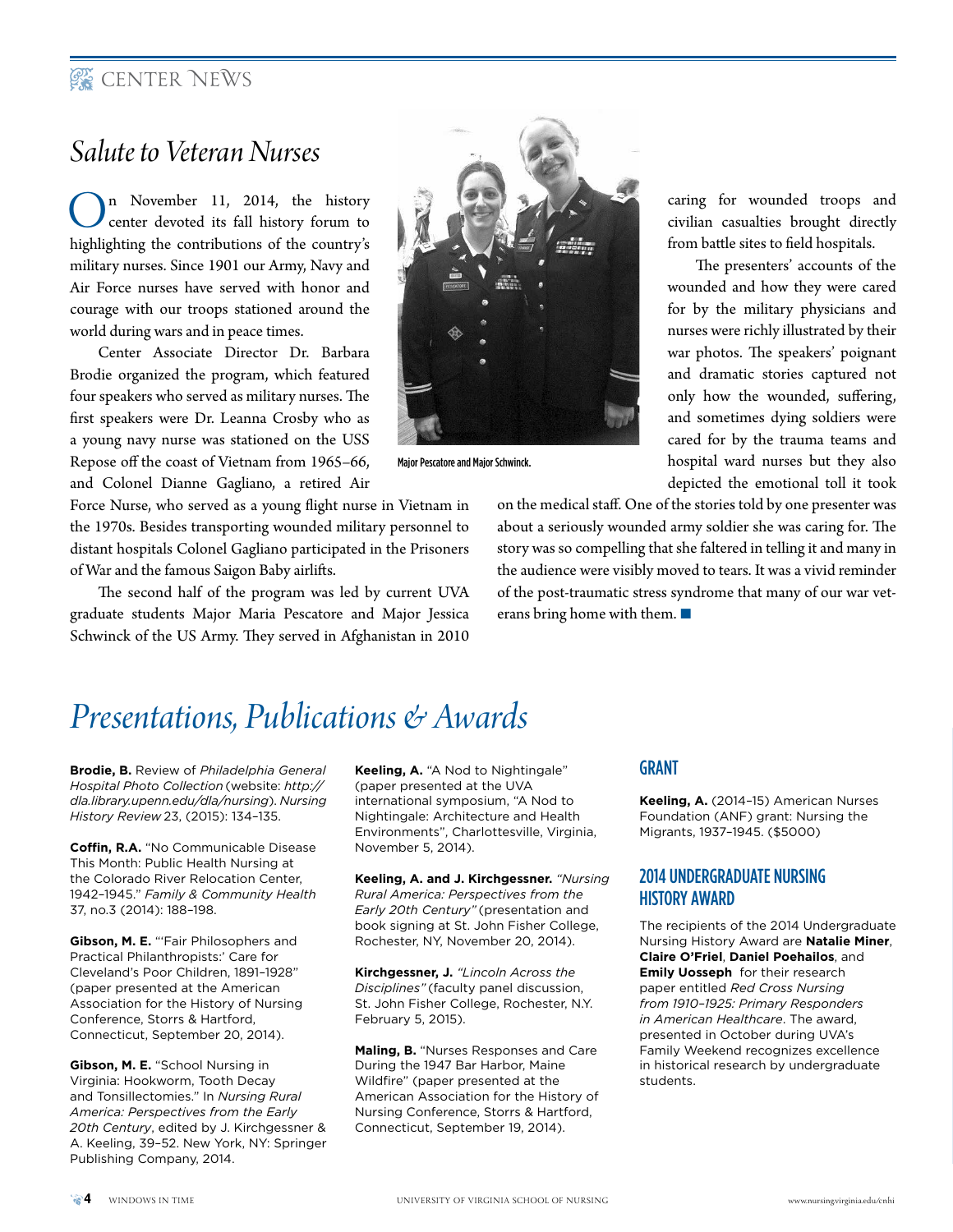## in Nursing and Medical History News & OpportunitieS

## *Fall 2015 Nursing History Forums*

**Eleanor Crowder Bjoring Center for Nursing Historical Inquiry Events University of Virginia School of Nursing McLeod Hall #5060 Noon–1:00 pm**

**September 29, 2015** *Children of the Sun: Heliotherapy and* 

*Tuberculin Children* Barbara Brodie, PhD, RN, FAAN

**October 20, 2015** *'Generalised nursing': the solution to the difficulty of Public Health work?* Jaime Lapeyre, PhD, RN Lecturer, University of Toronto 2015 Brodie Fellow

### **November 11, 2015**

*The Evolution of School Nursing* Panel Presentation

### **Call for Abstracts**

**The Third Agnes Dillon Randolph International Nursing History Conference at The University of Virginia, Charlottesville, Virginia March 11–12, 2016**

In recognition of the diversity and quality of nursing scholarship across the world, the University of Virginia School of Nursing Eleanor Crowder Bjoring Center for Nursing Historical Inquiry is hosting the Third Agnes Dillon Randolph International Nursing History Conference. We invite nursing abstracts of current research from historians around the world.

Abstracts are due on or before September 25, 2015. Abstracts will be reviewed on a rolling basis; applicants will be notified of their acceptance no later than December 15, 2015.

Further information, including directions for electronic submission, is available on the conference website: www.nursing.virginia.edu/ research/cnhi/2016-randolph-conference.

## *Barbara Brodie Nursing History Fellowship*

The Eleanor Crowder Bjoring Center for Nursing Historical Inquiry Barbara Brodie Nursing History Fellowship, a postdoctoral award, is open to nurses engaged in historical scholarship that advances the field of nursing hist *Nursing History Fellowship*, a postdoctoral award, is open to nurses engaged in historical scholarship that advances the field of nursing history. Applications in December, 2015. The selected Barbara Brodie Nursing History Fellow will present a paper from their research in the Center's Nursing History Forum series.

Selection of the fellow will be based on the scholarly quality of the investigator's project including the clarity of the project's purpose, its rationale and significance, the rigor of its methodology and questions posed, and its potential contributions to the field of nursing.

The application and a curriculum vitae should be sent by email to the Center's Director, Dr. Arlene Keeling, *awk2z@virginia.edu*. Applications are available on the Center's Web site: www.nursing.virginia.edu/Research/CNHI/Fellowship. ■

## Tour of Nightingale's Kaiserswerth, Germany

### **September 12–16, 2015**

*Organized By: Eleanor Crowder Bjoring Center for Nursing Historical Inquiry* Plan now to join the 2015 Eleanor Crowder Bjoring Center for Nursing Historical Inquiry tour to Kaiserswerth and other historic areas in Germany including Cologne and Düssel-

> dorf. Kaiserswerth is considered Düsseldorf 's oldest and richly traditional neighborhood.

Join nurse historian colleagues and others as we walk the cobblestone streets of this German village beside the Rhine River and sleep comfortably in "das MutterHaus" (the Motherhouse) where we will feel the presence of nurses from years past. Kaiserswerth was the locale carefully selected by Lutheran clergyman Theodor Fliedner to train countless women from around the world as deaconess nurses beginning in 1836. Many of the original buildings remain today, including the Mutterhauskirche (Motherhouse Church), and the grounds continue to be an active hub of education. This is also where Florence Nightingale received her training. Kaiserswerth has amazing Old World design and historical artifacts. An easy five-minute walk from the Motherhouse are other historic churches such as Stadtkirche Kaiserswerth, St. Suitbertus, and the Collegiate Church of the 13th Century complete with a magnificent shrine (12th/13th century) and relics of Saint Suitbertus.

Also of interest are the ruins of the 12th-century Imperial Palace—reminiscent of a glorious and powerful past.

Through June 30, 2015, register online at www.regonline.  $com/091215KEEL$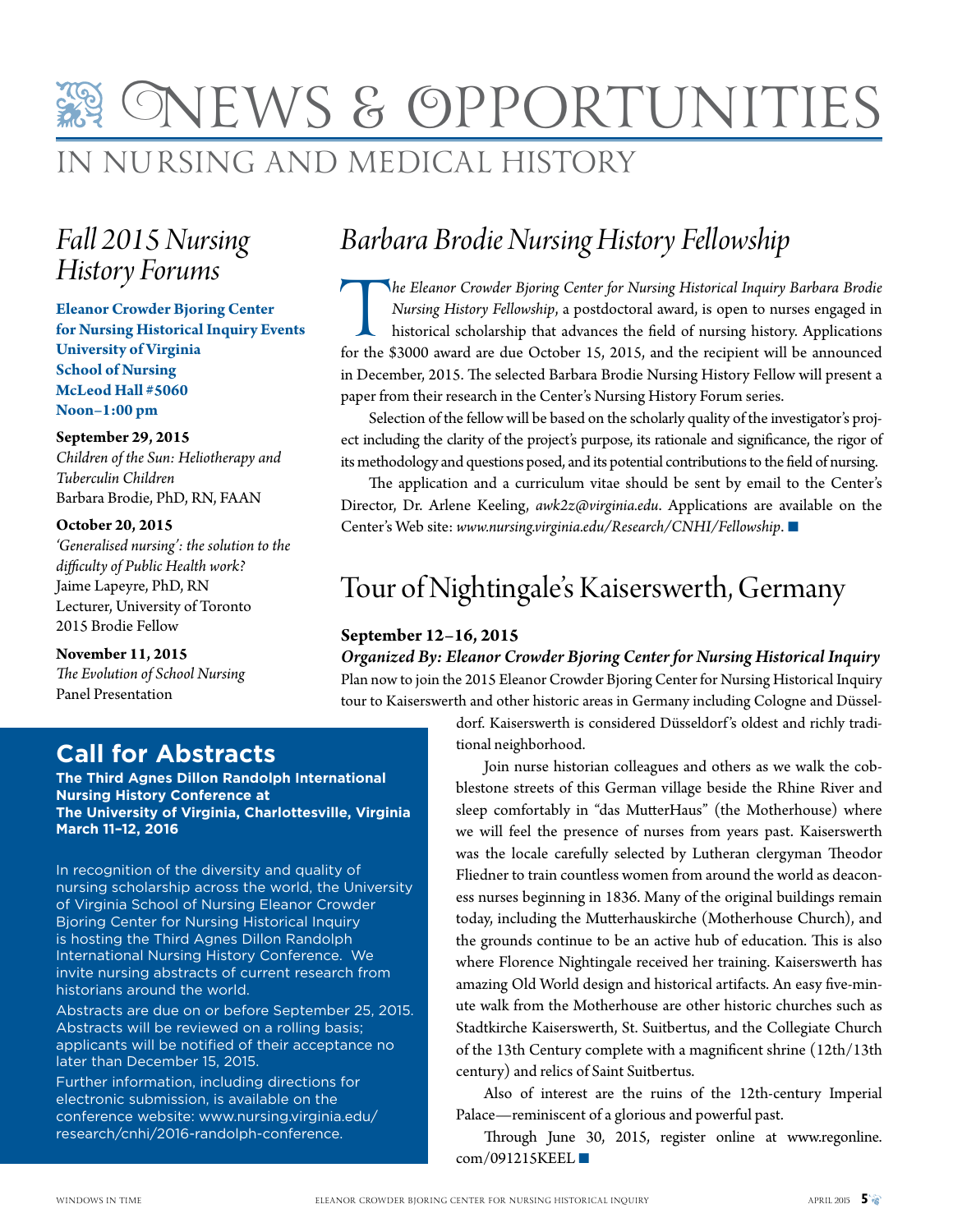### **REWS & OPPORTUNITIES**

## Conferences

American Association for the History of Nursing 32nd Annual History of Nursing Conference Co-Sponsored by the University College Dublin University College Dublin September 17–20, 2015 Additional information: *www.aahn.org*

Canadian Association for the History of Nursing Annual Conference Ottawa, Ontario May 29—June 1, 2015 Additional information: *www.cahn-achn.ca*

### *Cash & Care*

European Association for the History of Medicine and Health Biennial Conference Cologne, Germany September 2–5, 2015 Additional information: *http://www.birmingham.ac.uk/ research/activity/mds/centres/ eahmh/conferences*

The Southern Association for the History of Medicine and Science tentatively: Las Vegas, Nevada March 17–18, 2016 Additional information: *www.sahms.net*



Nancy Milio, 1968.

## *Milio Collection Website*

The Nancy Milio Collection website is now live! This project represents more than three years of work by Linda Hanson, the Center's Project Coordinator and Center Assistant Director Dr. Mary Gibson. Drs. Nancy Milio, Arlen than three years of work by Linda Hanson, the Center's Project Coordinator and Center Assistant Director Dr. Mary Gibson. Drs. Nancy Milio, Arlene Keeling, as did the Center's archivist, Hal Sharp.

The materials showcased on this site relate to the organization and operation of the Mom and Tots Neighborhood Center, established by Dr. Milio in southeast Detroit, Michigan in 1966. The Mom and Tots Neighborhood Center provided access to women's health services and day care. Most important are a series of nine "field notebooks," or diaries kept by Dr. Milio between 1965 and 1968. These notebooks comprise a near daily record of her activities while she was a public health nurse in the Kercheval and McClellan district, a low income, African-American neighborhood, The notebooks also contain her assessments of the area's condition, as well as her meetings with key individuals in the community. Of particular significance are the insights Milio gained with regard to race relations and identity formation, both necessary to establish and administer a sustainable neighborhood-based clinic. Her experiences throughout this period led her to later write *9226 Kercheval: The Storefront That Did Not Burn*, in which she addresses grass roots community collaboration.

The materials contained in the collection relative to the Mom and Tots Neighborhood Center represent Milio's earliest professional steps in her long and distinguished career in public health policy. *9226 Kercheval* was only the first of twelve books she authored. She has also contributed chapters to an abundance of scholarly monographs, published extensively in a wide range of academic journals, and has served as a research fellow and visiting professor in numerous university public health programs around the world. The collections also includes manuscript versions of other professional papers and presentations, reprints of journal articles and book chapters, news stories concerning Milio herself, photographs, and an audio cassette interview with Milio recorded in 1994, as well as a short video, featuring Nancy Milio in 2015. Please visit the site at: *http://cnhi-milio.nursing.virginia.edu.*

Let us know what you think. We hope that Nancy Milio's work will inspire you and your students.  $\blacksquare$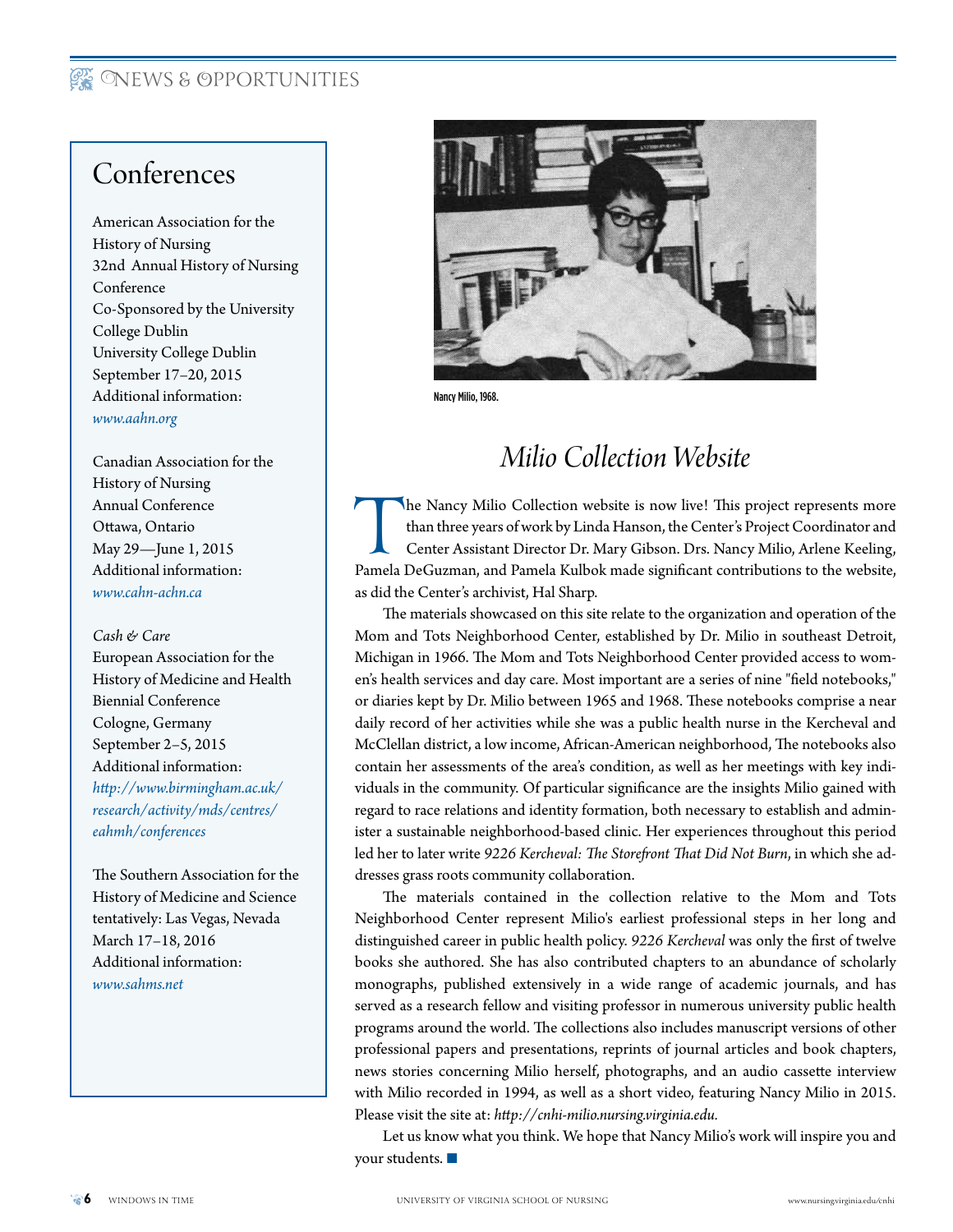## **霧 THE ARCHIVIST**

## *Additions to the Bjoring Center*

### **Henry K. Sharp, Ph.D.**

ast year, the international com-<br>
memoration of the World War I<br>
centenary began, and events will<br>
continue through the hundredth anniast year, the international commemoration of the World War I centenary began, and events will versary of the Armistice, in November 2018. Here at the Bjoring Center, we are pleased to offer our own commemoration with the complete reprocessing and digitization of the papers and photographs of World War I nurse Camilla Louise Wills. A Charlottesville native and 1917 University of Virginia Hospital Training School graduate, Wills joined the overseas medical unit organized in 1918 by UVA Hospital nurses and physicians. Base Hospital 41—the military designation given the UVA unit—was in service at Saint Denis, France, on the outskirts of Paris in 1918–1919. Hospital staff trained at Fort Dix, New Jersey, and in New York City before deployment, and treated white and black American soldiers on site in France. Here the privations and tragedies of wartime emerged for these young people alongside the still-glittering urbanity of Paris and the old-world charm of France. Wills recorded these experiences in a diary and letters home, and in a collection of postcards and Kodak Brownie photographs, items which clearly evidence the esprit-de-corps gained through shared experience. "Katie" Wills' collection offers a fascinating glimpse into this not-so-distant world, by turns ordinary and alarming.

Military nurses' papers occupy a large component of the Bjoring Center collections, and reflect the importance of military nursing to the professionalization of the discipline. One of the most recent donations is the collection of papers,



photographs, and artifacts assembled by Col. Dianne M. Gagliano, US Air Force, Retired. Col. Gagliano pursued a 28-year career with the Air Force, eighteen of these as a flight nurse. Serving in the Philippines and Vietnam as well as stateside postings, Col. Gagliano accumulated more than 2000 in-flight patient hours from both military and humanitarian missions. We will be readying her collection for researchers in the coming months, so keep an eye out for more details!

Finally, a number of smaller but no less significant collections have just been opened to researchers this winter. The papers of Lois Miller Pilch (1913–2000), M.S., include materials from Pilch's 33-year career with the Department of Nursing of the Washington, DC, Public Health Department. Pilch's work centered on maternal, child, and adolescent health from 1948 to 1981, a period of tremendous transition in the District. Rose Pinneo (1920–2008) R.N., M.S., assembled materials documenting the development of Coronary Care Nursing



Camilla Wills, Saint Denis, France, 1918. Rose Pinneo defibrillating patient, 1966.

A number of smaller collections have just been opened to researchers this winter.

in the 1960s. The ground-breaking study Pinneo undertook with cardiologist Lawrence Meltzer confirmed the value of cardiovascular nursing, a crucial step in the recognition and development of specialty nursing practice. Elizabeth Bear, M.S., Ed.D. has given a variety of materials spanning her academic career in nursing, among them correspondence and a rare taped interview with nursing theorist Esther Lucille Brown; photographs and other items relative to the Penn Center on Saint Helena Island, South Carolina, an African-American training program for nurse mid-wives; and mid-wifery programs with the Frontier Nursing Service.

The tremendous value and scope of nursing, evident in these highlights, is on full view here at the Bjoring Center.  $\blacksquare$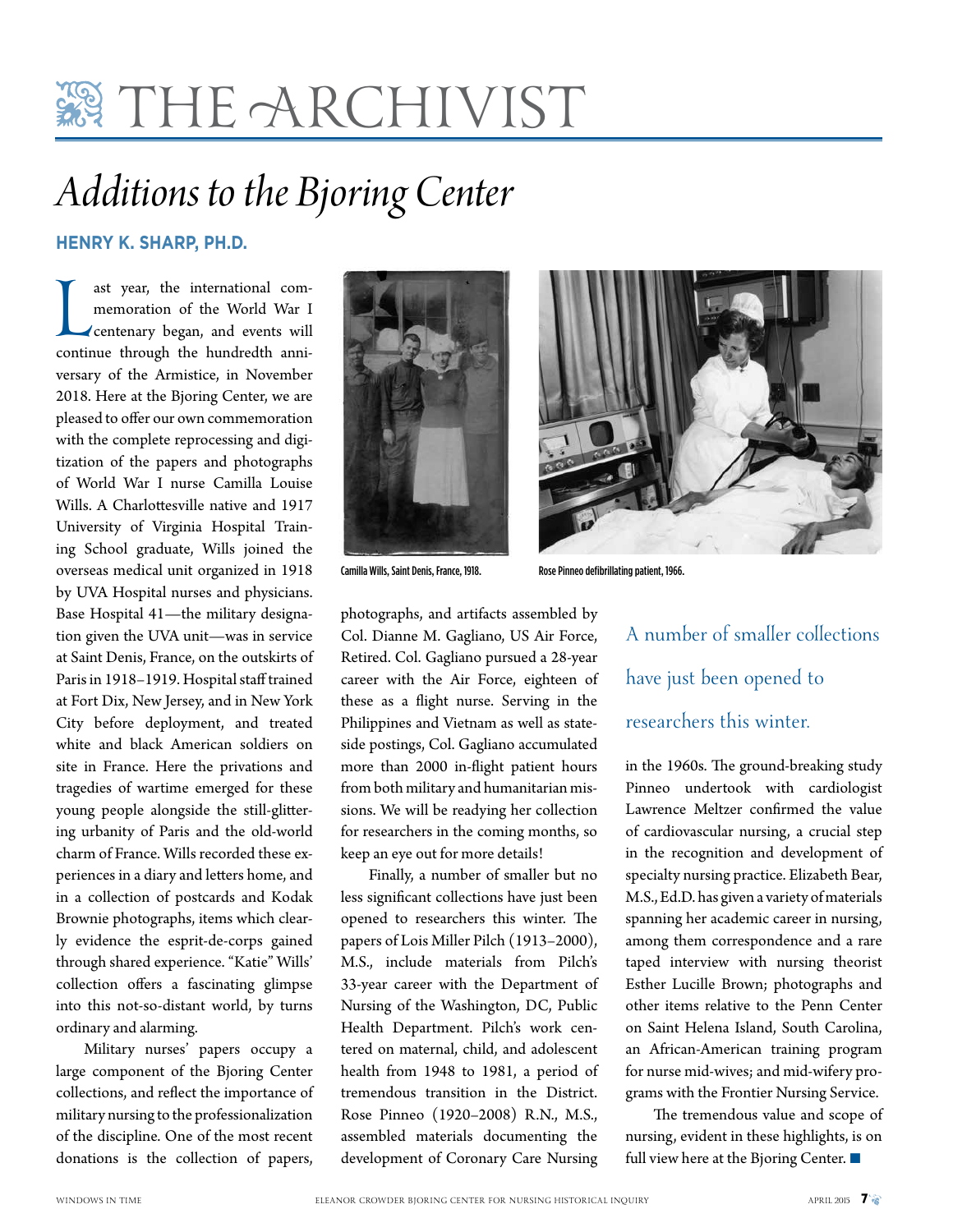# *Hull House: A Safe Haven*

### **Amanda St. Ivany, RN, BSN, UVA PhD Student**

*Throughout six weeks, as I went about Hull-House, I would hear a voice at the telephone repeating for the hundredth time that day, 'No, there is no such baby'; 'No, we never had it here'…*<sup>1</sup>

In 1910, Jane Addams, rounder or Hull<br>House, wrote these words in a letter in<br>The Atlantic, describing the local immigrants' belief in the Devil Baby. According to n 1916, Jane Addams, founder of Hull House, wrote these words in a letter in *The Atlantic*, describing the local immithe beliefs the women held, a deformed baby lived at Hull House, the settlement house in the center of the immigrant neighborhoods in Chicago. Moreover, many other people believed this legend, and visitors would come from all across the city to catch a glimpse of this urban myth.<sup>2</sup>

Library of Congress, LC-USZ61-144

Jane Addams, c. 1912.

While Addams denied the presence of the baby, this metaphor symbolized the loss of infants to infection, disease, trials of childbirth and the terrors of lives left behind. As Addams described in *The Atlantic*, the "Devil Baby" became a way for older women to talk about lost children and abusive husbands, and as a way to channel universal sorrow. Upon arriving at the Hull House often women were expecting to find a "Devil," and instead they found safety and comfort.3

As a settlement house founded during the Progressive Era, Hull House served poor communities by offering access to a library, skills training and classes, day care, and employment resources.4 In addition, it also served as a safe haven for abused women and teenage girls, making it one of the first women's shelters in the country. Ultimately, Hull House influenced nursing in Chicago through the Chicago Visiting Nurses Association and its resident physician, Dr. Emma C. Hackett.

### The Progressive Era, Women, and Settlement Houses

The Progressive Era was a time of great change in America, and Chicago was no exception. All across the country, cities were growing and becoming more industrial. The number of employed women increased from 2.6 to 8.6 million between 1880-1900.<sup>5</sup> With this rapid industrialization came dangerous factory conditions, powerful factory owners, long workdays, child labor, and an extreme division of wealth and poverty.<sup>6</sup> Housing could not keep pace with the increase in residents and many people moving to cities were forced to live in "tenement slums", which were areas of high population density with multiple fami-

lies sharing one small space often without running water or sewer systems.7 As unsafe work and living conditions became more prevalent in public knowledge, many women were drawn to create social change based on the Progressive Era belief that social problems could be improved upon by providing a safer environment, good education, and an honest government.8

The term "municipal housekeeping" is the idea that women could take their nurturing skills and their experience from keeping house and apply them to life in the city, citing an obligation to care for all people.9 Jane Addams stated her view on why cities were dirty and unclean:

*City housekeeping has failed partly because women, the traditional housekeepers, have not been consulted as to its multiform activities. The men have been carelessly indifferent to much of this civic housekeeping, as they have always been indifferent to the details of the household.*<sup>10</sup>

<sup>&</sup>lt;sup>1</sup> Jane Addams. "The Devil-Baby at Hull House." The Atlantic, October 1, 1916.

 $2$  For more on the current legends and the influence of the Devil Baby story, see Cumerlato, Daniel. "The Devil Baby of Hull House The Inspiriation for Rosemary's Baby." Haunted Hamilton. http://www.hauntedhamilton.com/gotw\_hullhouse.html.

<sup>3</sup> Jane Addams, "Devil Baby." (1916).

<sup>4</sup> N.A. The National Women's History Museum. "Reforming Their World: Women in the Progressive Era." 2007. https://www.nwhm.org/online-exhibits/progressiveera/ hullhouse.html

<sup>5</sup> John Hansan. "The Progressive Era." The Social Welfare History Project. 2014. http://www. socialwelfarehistory.com/eras/progressive-era/

<sup>6</sup> N.A. The National Women's History Museum. "Introduction to the Progressive Era." 2007. https://www.nwhm.org/online-exhibits/progressiveera/introprogressive.html 7 Ibid.

<sup>8</sup> John Hansan. (2014). "The Progressive Era."

 $^9$ Meenakshi Singhal. 2014. "Women of the Progressive Era: Pursuing the "Pivotal Right."" http://15077555.nhd.weebly.com/municipal-housekeeping.html

<sup>10</sup> Jane Addams. "The Modern City and the Municipal Franchise for Women." NAWSA Convention. Baltimore, Maryland. February 7–13, 1906. Retrieved from http://15077555. weebly.com/uploads/2/3/6/8/23686601/untitleddocument\_1.pdf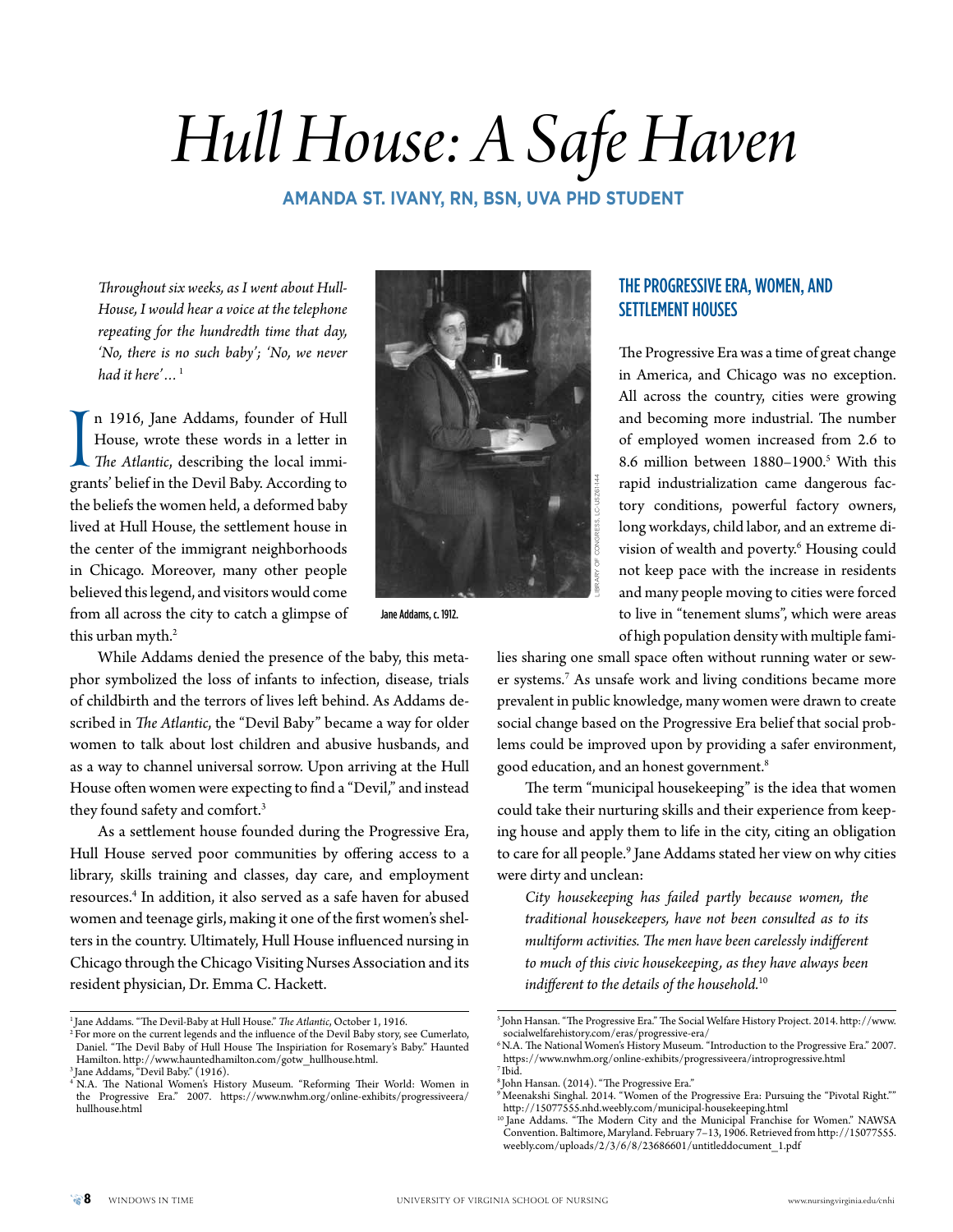Addams argued if women did not take an active role in civic life, they were "missing the education" from participating in civic life as well as neglecting to care about the "responsibility for the cleanliness and comfort of other people."11

Settlement houses were a way for women to embrace this new role of civic engagement. Often opened in "poor and working-class neighborhoods in urban areas," these houses were an essential part of municipal housekeeping by offering services to the poor such as: meeting spaces which would eventually serve as union organizing space, childcare, English classes, healthcare services, and social spaces for women.12 As part of the settlement movement, women who lived in the Hull House were able to redefine their identities as middle class women and to create a life for themselves outside of marriage.<sup>13</sup>

Hull House would also become a place for older women to live in instead of being sent away to the poorhouse, the Cook County Infirmary. Addams was horrified at the thought of sending old women with nothing left in the world to die at the poorhouse and describes several instances of receiving these women into the Hull House. She would also pay for women residents of Cook County to take several weeks' vacation from the poorhouse and stay at the Hull House.

*I found myself perpetually distressed by the unnecessary idleness and forlornness of the old women in the Cook County Infirmary, many of whom I had known in the years when activity was still a necessity … To take away from an old woman whose life has been spent in household cares all …is to take away her last incentive to activity, almost to life itself.*<sup>14</sup>

An article in *Women's Journal* described Hull House as a "retreat for … young women, who need rest and change, or who desire a safe refuge from the inordinate demands of society."15 Hull House had many features of a women's shelter and of women's space. Settlement houses provided space for relationships to form between women by acknowledging the unique qualities and strengths of female identity. In this way, Hull House provided a place for women who might not be fleeing from an abusive husband or an abusive relationship, but from what Addams viewed as abuse from society.

### Jane Addams

Jane Addams grew up in Cedarville, Illinois and attended the Rockford Female Seminary followed by the Women's Medical College of Pennsylvania after the death of her father.16 While at school she became friends with Ellen Gates Starr and the two traveled around Europe visiting settlement houses and dreamed of returning home and opening one of their own.

Addams' upbringing and connections would profoundly influence her work at Hull House. Like many progressive women at the end of the 19th century, Jane Addams was not satisfied with domestic life and longed for space for women to gather and create social change.

### Founding of Hull House and Neighborhood Background

The Great Fire of Chicago in 1871 swept across the city and left many grand neighborhoods deserted.<sup>17</sup> Halstead Street was a "mixed factory and tenement quarter" and became home to the increasing number of immigrants arriving from Europe or relocating to the area from other US cities to work in the booming industrial factories.18 Many of these immigrants were from central and Eastern Europe, with particularly large communities from Italy and Greece.19 In 1892 Clara Doty described the Halstead Street neighborhood as one of a conglomeration of ethnicities:

*East of the* [Hull House] *… is an Italian colony of about ten thousand persons; south are thick settlements of Germans, Poles and Russians, merging into a large Bohemian quarter; west are Canadian French, and north are Irish.*<sup>20</sup>

In 1889 Addams and Starr founded the Hull House on Halstead Street, located in the middle of the immigrant slums, to allow the services to be available to those with the greatest need. Addams noted that the tenement slums were full of:

*Unsanitary housing, poisonous sewage, contaminated water, infant mortality, the spread of contagion, adulterated food, impure milk, smoke laden air, ill ventilated factories, dangerous occupations, juvenile crime, unwholesome crowding, prostitution and drunkenness.*<sup>21</sup>

<sup>11</sup> Jane Addams. (1906). "Modern City."

<sup>12</sup> N.A. The National Women's History Museum. "Settlement House Women." 2007. https:// www.nwhm.org/online-exhibits/progressiveera/settlementhouse.html

<sup>&</sup>lt;sup>13</sup> Kathryn Sklar. (1995). Florence Kelley. p. 187.

<sup>14</sup> Jane Addams. (1910). Twenty years at Hull House. New York: The MacMillan Company. 15 Lelia G. Bedell. "A Chicago Toynbee Hall." *Women's Journal*, no. 21. May 25, 1889. p. 162

<sup>&</sup>lt;sup>16</sup> Jane Addams. Selected Papers of Jane Addams, Volume 2: Venturing into Usefulness. University of Illinois Press. For more information on the life of Jane Addams between 1881–1883, including how the assassination of President Garfield and the death of her father affected her as well as her struggles with physical and mental health, see the introduction of these papers.

<sup>17 20</sup> N.A. (1999) "The Great Chicago Fire." Chicago Historical Society. http://www. chicagohs.org/history/fire.html

<sup>&</sup>lt;sup>18</sup> J. Hansen. "Hull House- circ. 1910." Social Welfare History Project. (1911). http://www. socialwelfarehistory.com/organizations/hull-house-circ-1910/

<sup>&</sup>lt;sup>19</sup> Melvin Holli. (2003) "Hull House and the Immigrants." http://www.lib.niu.edu/2003/ iht1010323.html

<sup>&</sup>lt;sup>20</sup> Clara Doty Bates. "Our Lady of the Splendid House: A True Story of a Chicago Woman's Work." *The Philadelphia Inquirer*. March 20, 1892.

 $21$  Jane Addams. (1906). "Modern City."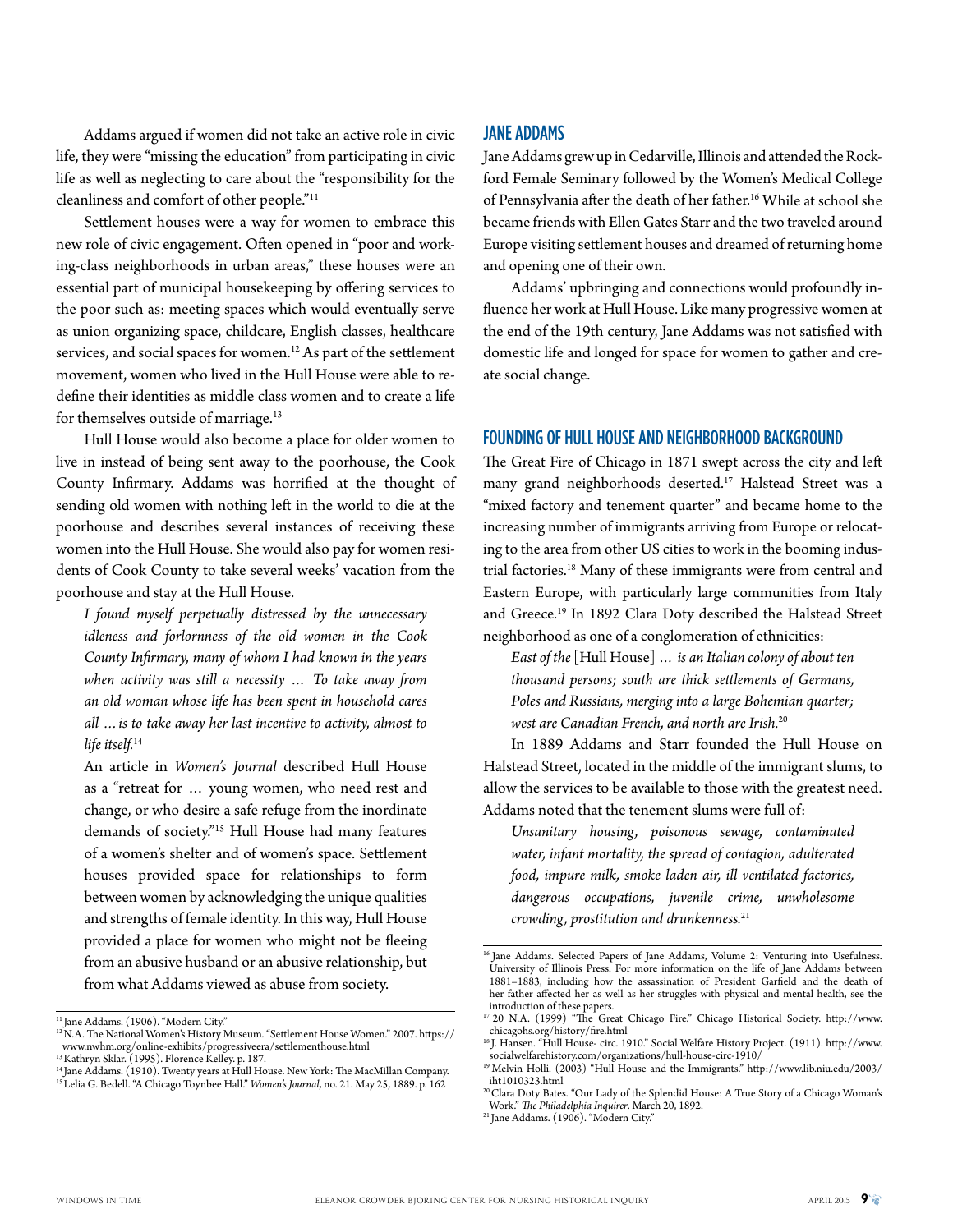Housing in the neighborhood surrounding the Hull House quickly became over-crowded as increasing numbers of African American families arrived from the south and joined the immigrants.<sup>22</sup> In the Chicago slums, small cottages, originally built for one family, would house three or more families. The edges of these residential neighborhoods were being leveled to make room for factories as the neighborhood slowly transitioned into an industrial district.<sup>23</sup>

The immigrant neighborhood was full of crime, prostitution, filth, grime, and people looking for a new start in America. Jane Addams described the condition of Halstead Street when Hull House opened:

*The streets are inexpressibly dirty, the number of schools inadequate, sanitary legislation unenforced, the street lighting bad, the paving miserable … the stables foul beyond description. Hundreds of houses are unconnected with the street sewer … many houses have no water supply save the faucet in the back yard, there are no fire escapes, the garbage and ashes are placed in wooden boxes…*<sup>24</sup>

Dr. Emma C. Hackett described further the unsanitary conditions surrounding the Hull House neighborhood and her attempts to bring attention from the health department.

*I had a typhoid patient at 205 Aberdeen Street, just across the alley and the odor from the Vernon Park property was enough to kill a human being. Absolutely nothing was done by the health department, though frequent and written*  complaints were made.<sup>25</sup>

 Hull House was not an institution of isolation in this neighborhood. Part of the purpose and mission was to have its staff be out in the community and interacting with neighbors. In keeping with the idea of inclusion for all, male residents were allowed in the Hull House starting in 1893. Rather than being threatened by the men, the female residents used the opportunity to work in partnership to create change.<sup>26</sup>

From its inception Hull House was a beacon for social justice. It was guided by three basic principles: (1) active and side-byside participation with community residents in addressing local issues; (2) respect for the dignity of all individuals regardless of ethnic background, socioeconomic status, gender, or age; and (3) a belief that poverty and lack of opportunity breed ignorance, crime, and disease that are the result of financial desperation and not due to a flaw in moral character.27

The resident visiting nurses played a significant role in this

outreach. Their reputation spread far and wide, and a Minnesota newspaper reported on a day out with the visiting nurse:

*So much for Hull House and its organizations; but to gain an idea of the field for these labors, one should make a tour of the immediate neighborhood with one of the visiting nurses. These nurses are from the Visiting Nurses' Association of Chicago and have headquarters at Hull House, where they receive their telephone messages and applications for relief and attendance on the sick. They start out at 9 a.m. and at 1 p.m. each day. Miss Salter, the head nurse, kindly invited me to make the rounds with her and it was a revelation to one unaccustomed to slumming to see the conditions of abject poverty in which people can exist.* 

*No food, no fuel, little bedding and less clothing seems to be their universal condition. An abundance of dirt and disease is found on every side, and in many cases the sufferers might die for want of care were it not for these nurses.*<sup>28</sup>

### The Founding of the Chicago Visiting Nurses Association (VNA)

The year 1889 was an important one for public health in Chicago with the founding of both the Hull House and the Chicago VNA. There were twelve directors of the Chicago VNA at its inception, with Jane Addams as one of the directors.<sup>29</sup> The VNA was the third of its kind in the country and services provided included "free, scientific nursing care in the homes of the sick poor."30 This visiting service became increasingly essential as the population of Chicago was growing rapidly through the 1920s with a total population increase of 600,000.<sup>31</sup> At the founding of the VNA the staff consisted of "one head nurse, nine nurses in charge of districts, and one who assists in the office work and helps in the districts when necessary."32 The salary of a visiting nurse was "fifty dollars a month and car-fare for the first two years, and then sixty dollars."33

Each district nurse had a headquarters at a location in her district where she would receive calls from 9 a.m to 5 p.m. and had a closet to store her things. The visiting nurse's bag contained "beef extracts, cocoa, and tonics, surgical supplies, report-cards, towels, and anything she may need for her day's work."34 Each nurse worked independently and was able to prioritize her day according to the acuity of care needed.

<sup>22</sup> John Hansan. (2014). "The Progressive Era."

<sup>&</sup>lt;sup>23</sup> J. Hansen. (1911). "Hull House."

<sup>24</sup> Jane Addams. (1910). Twenty years at Hull House. p. 48–49.

<sup>25</sup>*Chicago Daily Tribune*, June 6, 1903. "Pull Cripples Health Bureau."

<sup>26</sup> Kathryn Sklar. (1995). "Florence Kelley." <sup>27</sup> Andrew Malekoff & Catherine Papel. 2012. "Remembering Hull House, Speaking to Jane

Addams and Preserving Empathy." Adelphi University School of Social Work. North Shore Child and Family Guidance Center, Rosyln Heights, NY.

<sup>28</sup>*Woman's World*. "Chicago's Social Settlement: Something about the Intelligent and Noble Work of Hull House." *The Minneapolis Journal*, October 21, 1897.

<sup>29</sup> VNA of Chicago Annual Reports. 1890. 1st Annual Report.

<sup>30</sup> Wendy Burgess. "Nursing and Nursing Education." *Encyclopedia of Chicago*. http://www. encyclopedia.chicagohistory.org/pages/913.html

<sup>&</sup>lt;sup>31</sup> Wendy Burgess. "Nursing."

<sup>32</sup> Eliza Moore. (1900). "Visiting Nurse." *The American Journal of Nursing*, vol. 1 No. 1. p. 17–21.

 $33$ <sup>I</sup>bid.

<sup>34</sup> Ibid. p. 18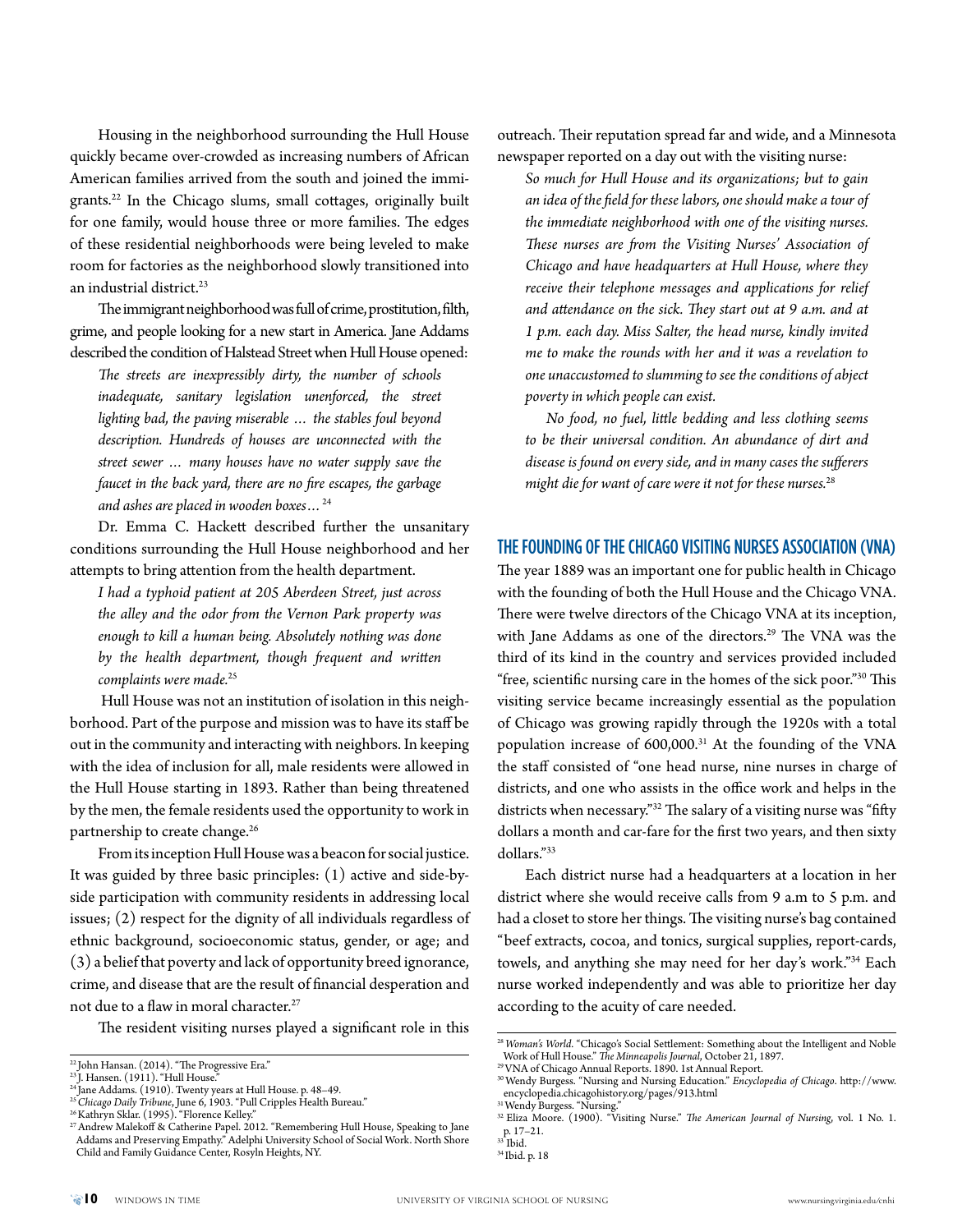During VNA visits, the care given called upon a wide range of nursing skills: maternity and well baby, chronic illness, surgical dressing changes, patient and family education, hygiene, basic baby care, and "baths and enemas." Nurses were also called upon to assist in operations.35 Visiting nurses carried out orders from physicians and sometimes worked at their side. Quite often the care involved mother and baby and is described below:

*In one case not a stitch of clothing was to be found on either mother or child, and the only bedding a mattress and an old quilt. The little one was rolled in a dirty rag, and, although only a few hours old, was already badly bitten by vermin … The nurse called first for warm water and soap. The water was procured from a neighboring house, but no soap was to be had; so she took her own from her satchel and began operations on the mother. It required but a few moments to bathe the patient and make up the bed with clean sheets and a soft quilt …* [the infant] *was soon washed and cuddled in the clean, soft clothing and fast asleep.*<sup>36</sup>

As seen in this description and other similar stories, visiting nurses from Hull House and other districts played a vital role in public health but their influence went well beyond basic nursing care. Visiting nurses were at the front lines of municipal housekeeping and were providing the previously mentioned "cleanliness and comfort of all people."37

Several nurses worked at Hull House and in the Hull House District from 1897 to 1905.38 While no documentation can be found of a visiting nurse living at Hull House before 1905, in 1906 dues were increased at the Hull House to support a nurse living on site. Having a visiting nurse living on site would allow the visiting nurse to build a close relationship with women and families in the district and to increase trust.

*It was voted on May, 1906, to increase the club dues from fifteen to twenty-five cents per month to devote the sum thus gained to the support of a visiting nurse who lives at Hull-House. This position was ably and acceptably filled by Miss Bessie Spilman, who was on duty from October 1 to August 1; at the latter date the position was taken by Miss Elsie Lund, who has already won a place for herself in the neighborhood.39*

The Hull House visiting nurses are described in various sources as going above and beyond the normal duties of a nurse. For many immigrants, life was difficult and it was the role of the visiting nurse to provide counseling, social work, and perhaps abuse assessment. A description of the work of the visiting nurse was described in a sociological journal:

*By nine o'clock the visiting nurse may be seen packing her bag from her supply chest with the little mercies of lint and salve and baby food. The workers whose province lies outside, who see sick children, study racial needs through manners, foods, and customs, visit the police stations in search of the astray girl or boy, or minister to some special necessity, are beginning their rounds.*<sup>40</sup>

### Hull House Physician and Nurses: Interdisciplinary Work

In addition to a visiting nurse, Hull House had a resident physician. In 1905, that position was filled by Dr. Emma C. Hackett, a women's and children's health specialist. Dr. Hackett grew up in Dubuque, Iowa and was described as "highly educated" and having "pleasant and winsome ways," both of which no doubt facilitated her work at Hull House.<sup>41</sup> After graduating from Illinois Training School for Nurses Ms. Hackett worked in the Infectious Ward at Cook County Hospital for two years before beginning medical school at the Women's Medical College of Northwestern University in Chicago.<sup>42</sup> She did her intern year in San Francisco focused on children's health and then another internship in obstetrics in Chicago at the Maxwell St Dispensary in 1901.<sup>43</sup> She became the resident physician at Hull House in 1905.

Dr. Hackett spoke at meetings and wrote letters to the newspapers all across the country advocating for healthy babies and children. In the *Chicago Daily Tribune* she was quoted speaking about healthy babies to an audience at a library group:

*Don't use paregoric and soothing syrups to make the baby sleep. The use of such stuff is positively criminal. Let the baby sleep alone, preferably in a crib. The baby should lie on its back, because the spinal cords needs the rest thus afforded …"*<sup>44</sup>

Dr. Hackett's involvement in both community organizations and community outreach programs provided her with an opportunity to be available as a resource for women and children who needed shelter or medical treatment. It can be assumed that in her work with these vulnerable citizens she referred women to the Hull House as a safe place for both themselves and their children.

<sup>35</sup> Ibid.

<sup>&</sup>lt;sup>36</sup> Woman's World. "Chicago's Social Settlement: Something about the Intelligent and Noble Work of Hull House." *The Minneapolis Journal*, October 21, 1897.

<sup>37</sup> Jane Addams. (1906). "Modern City."

<sup>38</sup> VNA of Chicago Annual Reports. 1897. 7th Annual Report.

<sup>39</sup> Hull House Yearbook, 1906. https://archive.org/stream/hullhouseyearboo1906hull# page/16/mode/2up/search/nurse

<sup>40</sup> Dorothea Moore. March, 1897. A Day at Hull House. American Journal of Sociology, Vol. 2, No. 5. P. 629 http://www.jstor.org/stable/2761647

<sup>41</sup> N. A. Waterloo Daily Courier, Thursday, December 15, 1892. http://newspaperarchive. com/us/iowa/waterloo/waterloo-daily-courier/1892/12-15/page-5

<sup>42</sup> John Leonard. *Woman's Who's who of America: A Biographical Dictionary of Contemporary Women of the United States and Canada, 1914–1915*. American Commonwealth Company.

<sup>43</sup>*The Woman's Medical Journal: Volume 11*. January 1, 1901

<sup>44</sup> *Chicago Daily Tribune*, April 5, 1908. "Says Paregoric is a Crime."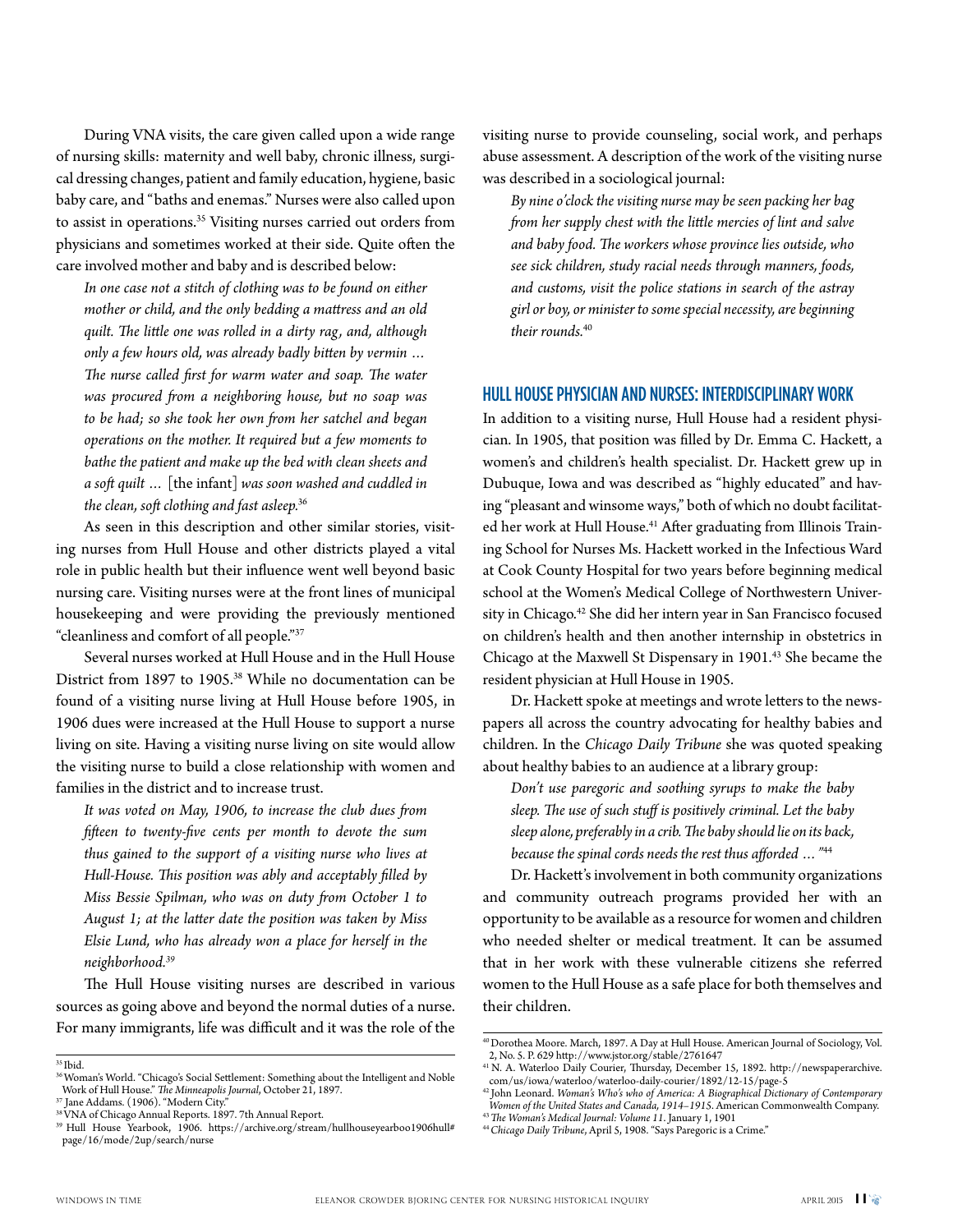### The Hull House Nursery

Some women did not use the Hull House for their own safety, but rather for the safety of their children. Some of the most vivid stories from Jane Addams' autobiography involve single working mothers who would bring their children to the Hull House nursery and kindergarten during the day.

*We early learned to know the children of hard-driven mothers who went out to work all day, sometimes leaving the little things in the casual care of a neighbor, but often locking them into tenement rooms. The first three crippled children we encountered in the neighborhood had all been injured while their mothers were at work: one had fallen out of a third-story window, another had been burned, and the third had a curved spine due to the fact that for three years he had been tied all day long to the leg of a kitchen table, only released at noon by his older brother who hastily ran in from a neighboring factory to share his lunch with him.45*

Care of the children also extended to care of the mothers and families in times of crisis. One girl and her mother came to Hull House after the abusive father died. Jane Addams explained her situation:

*A Bohemian whose little girl attended classes at Hull-House, in one of his periodic drunken spells had literally almost choked her to death, and later had committed suicide when in delirium tremens. His poor wife … stayed a week at Hull-House after the disaster until a new tenement could be arranged for her …*<sup>46</sup>

### Refuge and Safe Haven

During the years of social change in Chicago, young women were setting out on their own and looking for adventure. Sometimes, these girls were forced into prostitution or other forms of the sex trade, which was known at the time as "white-slave traffic."47 Jane Addams describes these girls as "fallen girls" or girls who had "gone astray."48

*Poor, little forlorn objects, fifteen and sixteen years old, with their moral natures apparently untouched and unawakened; one of them whom the police had found in a professional house and asked us to shelter for a few days until she could be used as a witness, was clutching a battered doll which she had kept with her during her six months of an "evil life."*<sup>49</sup>

47 Henry Sage. 2012. *The Progressive Era: The Great Age of Reform*. http://sageamericanhistory. net/progressive/topics/progressive.html. For more on the ending of white-slave traffic and the Mann Act of 1910, see http://www.pbs.org/unforgivableblackness/knockout/ mannact\_text.html.

49 Ibid. p. 69



Children playing in fountains and on animal sculptures in the courtyard of the Jane Addams Homes housing project, c. 1938. Peter Sekaer, photographer.

Two of these girls were described as arriving from Virginia where they were "decoyed into a disreputable house when innocently seeking lodging on the late evening of their arrival." Even though the girls were rescued, their tarnished reputation remained and they had trouble reintegrating into society. For them, the Hull House became a stepping-stone back into society. Jane Addams described two young unwed mothers who arrived at Hull House straight from the Cook County Hospital maternity wards with babies in their arms because they were afraid of going home and "being licked."50

The following description of Hull House from a sociological journal at the time illustrates how Hull House was perceived in the neighborhood. During a period of time when abuse was not mentioned or discussed in society, there are several pieces of evidence pointing to Hull House as a place for women to escape their abusive husbands and lovers, making it one of the first women's shelters.

*Hull House itself is not unlike a rock of permanence, about which the tide of population flows and shifts and changes, bringing to it and taking away, altering it and wearing it into certain forms, but feeling it always firmly based, or as one of its neighbors expressed it "well grounded in the mud."*<sup>51</sup>

It wasn't only immediate neighbors who knew about the Hull House as a safe place to gather, the reputation spread and soon began attracting women across the country. In her autobiography, Addams mentions a resident who came to Hull House for safety:

[A] *little Italian bride of fifteen sought shelter with us one November evening to escape her husband who had beaten her every night for a week when he returned home from work, because she had lost her wedding ring …*<sup>52</sup>

Because Addams mentions this instance in the early pages of her autobiography, it can be assumed that other immigrant

<sup>45</sup> Jane Addams, (1910). Twenty years at Hull House. p. 79

<sup>46</sup> Ibid. p. 110

<sup>48</sup> Jane Addams, (1910). Twenty years at Hull House. p. 69

<sup>50</sup> Ibid. p. 69

<sup>51</sup> Dorthea Moore. 1897. "A Day at Hull House." p. 630.

<sup>52</sup> Ibid. p. 53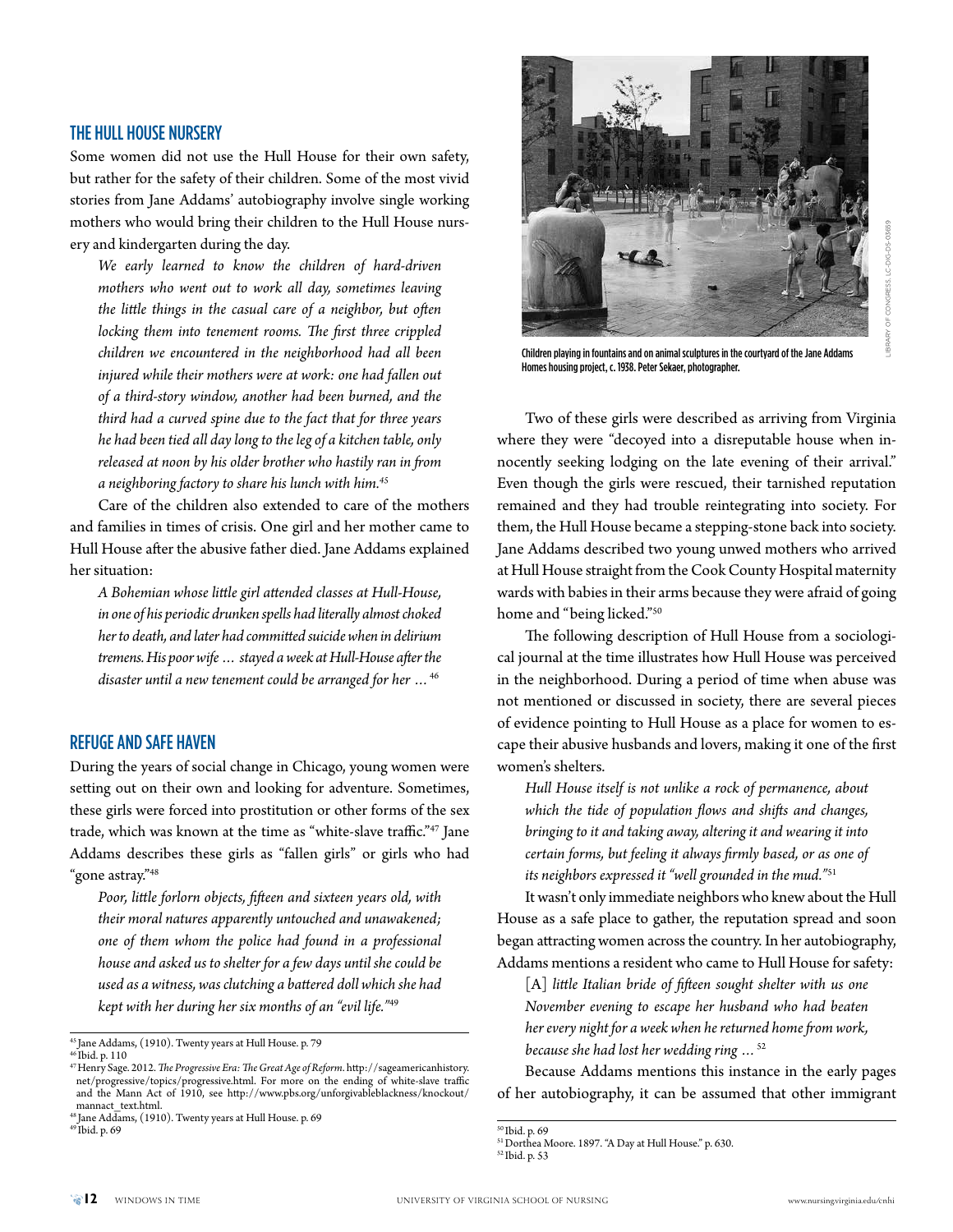women would also find shelter and safety at the Hull House. One German woman was described as coming to the Hull House "to avoid a scandal involving the head of the house" where she was a music teacher.<sup>53</sup>

While no specific mention was made of the type of scandal, the birth and death of a baby is described so it can be assumed that some sort of affair had happened and the German woman came to the Hull House for safety and shelter.

### Florence Kelley

Perhaps one of the most well-known residents was a woman named Florence Kelley, who came to the Hull House to escape from an abusive husband in New York City. Little documentation can be found of the specifics of abuse, but when Florence Kelley arrived in Chicago she left her children at the Women's Building of the Women's Christian Temperance Union and went to Hull House.<sup>54</sup>

Kelley was born outside of Philadelphia and was educated at Cornell University and continued her education at the University of Zurich, taking classes in "Politics and Economics and Law."55 It was in Zurich that she met her husband, Lazare Wischnewetzky, who was a medical student from Russia. The courtship between Lazare and Florence began on New Year's Day, 1884, and they were married in June of that year.<sup>56</sup> They moved to New York City and had three children, all of whom remained under custody of Florence and never to their father even though he tried multiple times to win them in court battles.<sup>57</sup>

When Florence arrived at Hull House, she was already a well-known scholar and would go on to graduate from the Northwestern University School of Law in 1895. Here she describes her arrival at Hull House.

*On a snowy morning between Christmas 1891 and New Year's 1892, I arrived at Hull House, Chicago, a little before breakfast time, and found there Henry Standing Bear, a*  [Lakota] *Indian, waiting for the front door to be opened. It was Miss Addams who opened it, holding on her left arm a singularly unattractive, fat, pudgy baby belonging to the cook, who was behind hand with the breakfast. Miss Addams was a little hindered in her movement by a super-energetic kindergarten child, left by its mother while she went to a sweatshop for a bundle of cloaks to be finished.*<sup>58</sup>

58 Northwestern University of Law, Arrival.

Kelley went on to be influential in the child labor movement as a factory inspector and eventually partnered with Lillian Wald to form the United States Children's Bureau.<sup>59</sup>

Other disturbing evidence of women using the Hull House as a safe haven can be found in the records of homicide in Chicago. Harrowing descriptions demonstrate that even if the women were living in Hull House the abuser could still find them. In one instance, Miss Irene Donner, a 21-year-old woman, was shot and killed by a neglected suitor. The incident happened on the sidewalk in front of Hull House.<sup>60</sup>

Another woman sought refuge at Hull House after her husband chased her and her children around the room, trying to kill them before he committed suicide. Her compelling story was recounted by Addams in *The Atlantic*.

*I had eleven children, some born in Bohemia and some born here; nine of them boys; all of the children died when they were little, but my dear Liboucha, you know all about her. She died last winter in the insane asylum. She was only twelve years old when her father, in a fit of delirium tremens, killed himself after he had chased us around the room trying to kill us first. She saw it all; the blood splashed on the wall stayed in her mind the worst; she shivered and shook all that night through, and the next morning she had lost her voice, couldn't speak out loud for terror.*

Another story recounted by Addams tells of abusive children and how a mother came to Hull House to find shelter from her son:

*You might say it's a disgrace to have your son beat you up for the sake of a bit of money you've earned by scrubbing … but I haven't the heart to blame the boy for doing what he's seen all his life; his father forever went wild when the drink was in him and struck me to the very day of his death. The ugliness was born in the boy as the marks of the devil was born in the poor child upstairs.*<sup>61</sup>

### Homeless Shelter

In the early days of Hull House, Jane Addams went to the Cook County Infirmary to investigate the working conditions that influenced her passion for giving women a place to stay, and Hull House would become known as a place for "homeless women," with varying reasons for homelessness. In her autobiography she describes the various reasons for women being homeless: widowed, straying husbands who only return occasionally, women who left abusive

<sup>53</sup> Ibid. p. 69

<sup>54</sup> N.A. *The Life and Times of Florence Kelley in Chicago 1891–1899*. "Arrival at Hull House." 2008. Northwestern University of Law. http://florencekelley.northwestern.edu/florence/ arrival/

<sup>55</sup>*The Life and Times of Florence Kelley in Chicago 1891–1899*. "Education." 2008. Northwestern University of Law. http://florencekelley.northwestern.edu/florence/education/

<sup>56</sup> Northwestern University of Law, Cook County Court House. <sup>57</sup> Northwestern University of Law, Cook County Court House.

<sup>59</sup> Jerry Marx. (2014). "Women, Settlements, and the Redefinition of Poverty." The Social History Welfare Project. www.socialwelfarehistory.com/eras/women-settlements-and-poverty 60 Homicide in Chicago, Interactive Data base. http://homicide.northwestern.edu/database/

<sup>61</sup> Jane Addams, (1910). Twenty years at Hull House.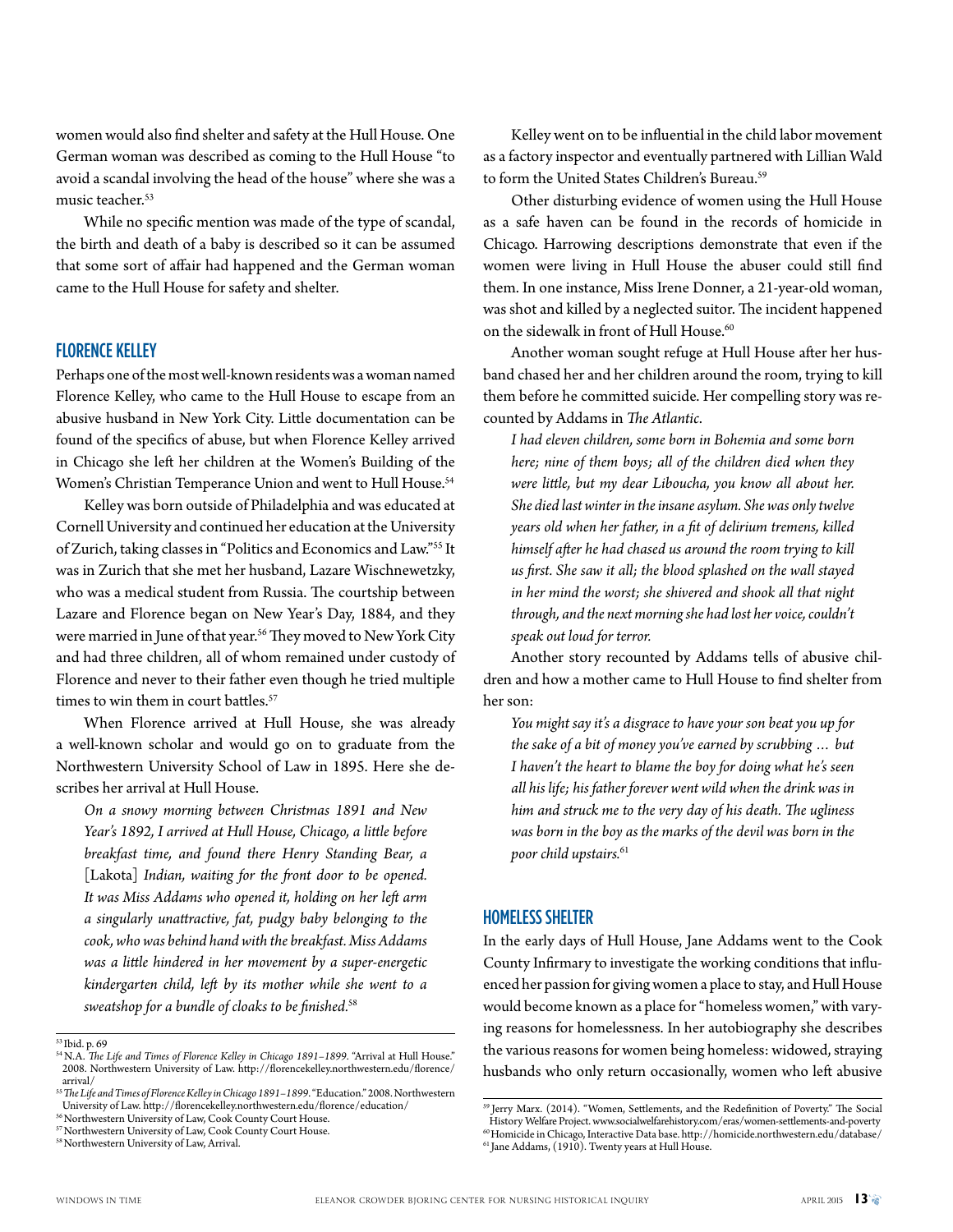husbands to raise children alone. Addams describes her passion and love for elderly women.

*The reminiscences of these old women, their shrewd comments upon life, their sense of having reached a point where they may at last speak freely with nothing to lose because of their frankness, makes them often the most delightful companions.*<sup>62</sup>

In her work to alleviate the challenges of homelessness, Adams describes how immigrant women who came to the Hull House would be connected with social services. Hull House members worked tirelessly to support civic duties and impact social welfare policy and positions. "We early found ourselves spending many hours in efforts to secure supports for deserted women, insurance for bewildered widows … the Settlement is valuable as an information and interpretation bureau."<sup>63</sup> Women without another place to turn could come to Hull House and find shelter and safety.

### **CONCLUSION**

Settlement houses and municipal housekeeping addressed the poor living conditions of the slums as well as providing social services, food, clothing, childcare, classes in culture, and a space for women to grow and flourish. While it was not founded with the sole intention of becoming a women's shelter, Hull House was a place women could go to keep themselves and their children safe.

By 1907, Hull House had expanded to include 13 buildings and covered a city block.<sup>64</sup> It would remain open for 122 years, finally closing its doors in January of 2012. Jane Addams remained a resident of Hull House until her death in 1935. She was active in the women's suffrage movement and the world peace movement. In 1931 she became the first woman to win the Nobel Peace Prize. The closing lines of her obituary in the *New York Times* read:

*Do not base her greatness on Hull House, important as that contribution is. Far more remarkable is the human trait of sticking to that project all her life. She made it a success. She stuck through when it was a success. That is a rare thing to do—to stick to a success.*<sup>65</sup>

Like Jane Addams, Hull House created a lasting legacy of powerful women who would go on to improve the lives of many to come.  $\blacksquare$ 



*Gifts given from March 1, 2014 through February 28, 2015*

### *We would like to extend sincere thanks to each of our contributors.*

### **GUARDIAN** \$10,000 and above

Eleanor C. Bjoring

### Diplomat

\$5,000–\$9,999 Denise G. and Charles H. Sherer

### **ENVOY**

\$3,000–\$4,999

Barbara M. Brodie Generous Donors to the UVA School of Nursing Annual Fund Gerontological Advanced Practice Nurses Association (GAPNA) Annette Gibbs UVA School of Nursing Alumni Council

### Agnes Dillon Randolph **SOCIETY** \$1,000–\$2,999

Lorraine Bowers and William H. Albrecht, Jr. Janis Peacock Bellack Sue C. and Dudley Bryant Pauline L. Dessertine Barbara Hall Dunn Mary E. and Robert S. Gibson Kal W. and Julie Dennis Howard Richard P. Keeling King International Nursing Group Inc. John C. Kirchgessner Sandra B. and Richard Lewenson JoAnne Hutchinson Peach Pediatric Nursing Certification Board Rita H. and John S. Pickler Sylvia D. and James M. Rinker Paul N. Veltman Kenneth R. White Patricia B. and Keith Woodard

#### PHOEBE PEMBER SOCIETY \$700–\$999

Pamela and Joseph C. Kulbok Joanne M. Phillips

### Roy Beazley Society \$400–\$699

Jane Balint and Kenneth A. Ramsey Barbee Bancroft Pamela F. Cipriano and Ronald B. Turner Janet Colaizzi Leanna J. Crosby and Lona Claire Parsons Linda R. and George E. Davies Arlene W. Keeling Lucie S. Kelly B. Jeanette Lancaster Yu-Shen Lin Elfrida H. Nord Jeanette Waits Jean C. Whelan Paula Doyle Zeanah

### Center Supporter \$100–\$399

Rima D. and Michael W. Apple Beta Kappa Chapter of Sigma Theta Tau International Rebecca D. Bowers Doris C. and Howard S. Browne Jacqueline S. and Irving H. Brownfield Sarah Charlton Cargile and James T. Cargile Terry A. and Denise K. Carr Barbara Chamberlain Patricia A. Chamings Ruth R. Chitwood Rita Kathleen Chow Anne Z. and Kenneth Gray Cockerham II Betty E. and Leonard F. Coyner Pamela B. and Darryl L. DeGuzman Charlotte C. Dison Carolyn J. and Robert C. DuVal Julie A. Fairman Barbara M. Gaines M. Louise Fitzpatrick Marilyn E. Flood Shawn M. Floyd Dorrie and Barry H. Fontaine Diane McCool Foos Dianne M. and Charles J. Gagliano Joyce W. Gentry Mary K. Goldschmidt Virginia L. and James W. Hayes Carol S. Helmstadter Linda C. Hodges Nancy Hoffart Helen D. and John Howze Edward J. and Patricia A. Kaiser

 $^{62}$  Jane Addams, (1910). Twenty years at Hull House. p. 75 63 Ibid. p. 79

<sup>64</sup> N.A. (2005). "Hull House." *Encyclopedia of Chicago*. http://www.encyclopedia. chicagohistory.org/pages/615.html

<sup>65</sup>*The New York Times*, Obituary. "Jane Addams A Foe of War and Need." May 22, 1935. http://www.nytimes.com/learning/general/onthisday/bday/0906.html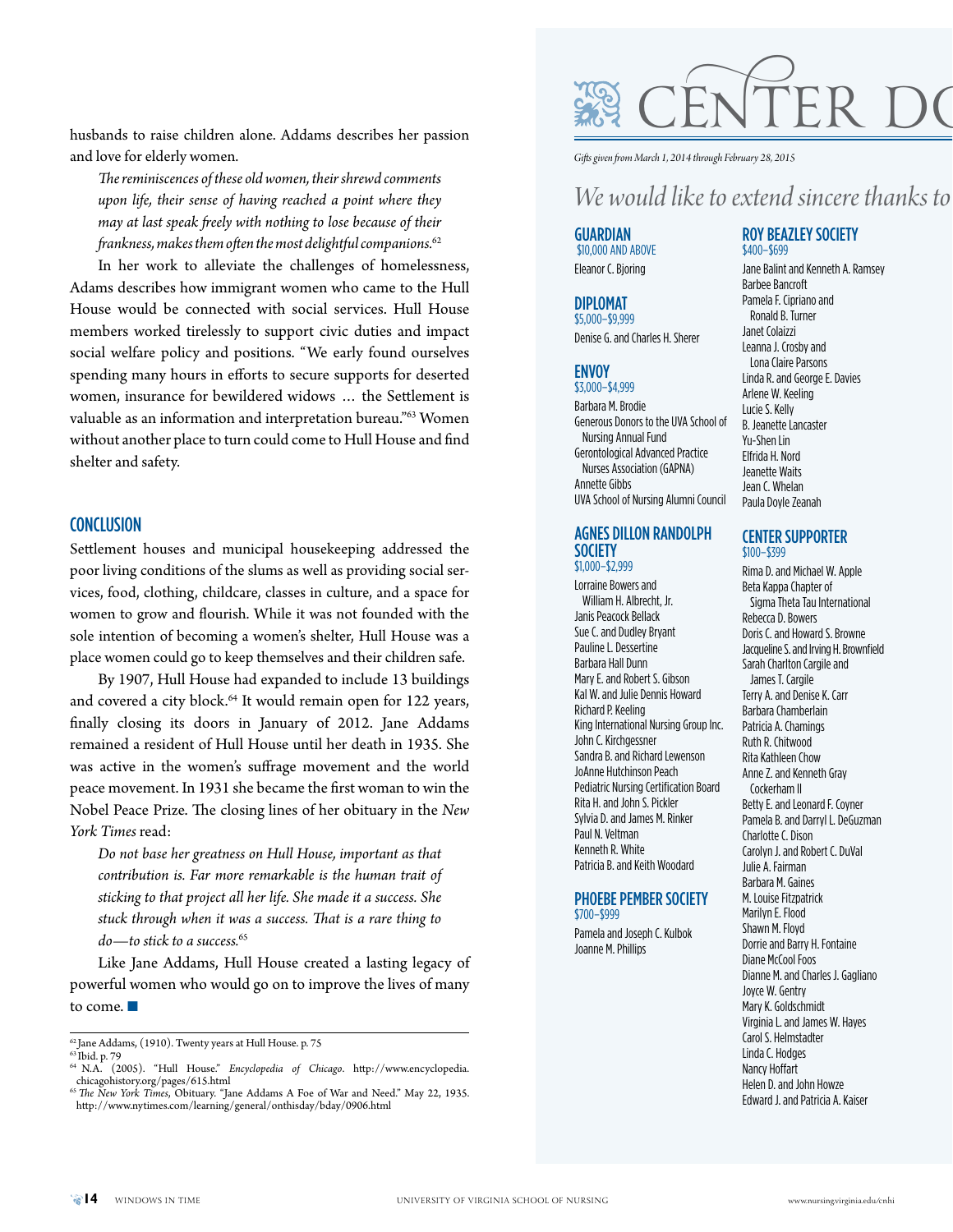## JNORS

## *each of our contributors.*

Kathryn W. Kelsey Lois L. Kercher Jeanne J. Kiefner Joanne K. and David Allen Koepnick Kathleen A. Koon Gayle M. Lorenzi Burden S. Lundgren Brigid Lusk James L. Maddex, Jr. Ruth G. Manchester Diane J. Mancino Laura J. Markman Adrian S. Melissinos Lois A. Monteiro Robert V. Piemonte Lisa Ann Plowfield and John A. Harrelson, Jr. Judith Price Frances M. and H. Harwood Purcell, Jr. Catherine R. Ratliff Gay A. Redcay Karen M. Rose Paula T. Ruffin Cynthia L. Rust Karen Saunders Diane J. Skiba Judith M. Stanley David V. Strider, Jr. The Duke Energy Foundation Elizabeth Ann and William S. Trought Dorothy L. Tullmann Lynn Irene Wasserbauer Douglas W. Webbink JoAnn Van Valkenburgh Whitacre Mary F. Yeager Lisa M. Zerull

### Friends of the Center up to \$99

Geertje Boschma Richard S. and Julia Crampton Linda Dofflemoyer Devine Susan Dudas Margaret E. Easter Roberta Whaley Ellington Mildred J. Fitzgerald Shirley H. Fondiller Barbara M. Gaines Janet A. Garrison Shirley M. Gullo Janice E. Howard Margaret M. Hughes Elizabeth C. Jamerson and Hunter W. Jamerson Gretchen E. La Godna Eloise R. Lee Ann T. and Jeffrey S. McKennis Sonda R. and Thomas J. Oppewal John L. Parascandola Mary Ellen Pike Ann and E. Walter Pressey Whitney Jones and Andrew C. Robertson Nancy G. and Michael E. Rockers Margarete Sandelowski Mary T. Sarnecky Todd L. Savitt Doris J. Schell Carla Schissel Vicki Lynn Schwab Vickie and Alger R. Southall III Florence Weierbach

### IN HONOR OF

**Jerimie P. Batac** Paula T. Ruffin

**Barbara M. Brodie** Janis Peacock Bellack Pamela F. Cipriano Mary K. Goldschmidt Patricia A. and Edward J. Kaiser Brigid Lusk Ann E. and Walter Pressey Vicki Lynn Schwab Jean C. Whelan

**Dorrie Fontaine** M. Louise Fitzpatrick

**Carol W. Jamerson** Elizabeth C. and Hunter W. Jamerson

**Arlene W. Keeling** Shawn M. Floyd Paul N. Veltman

**Rosalia Ross** Whitney Jones Robertson



Recent Acquisitions

**Peggy Bidwell** photos of School of Nursing Instructor Anne Hemmings. **Eleanor Crowder Bjoring**

> **Karen D. Doherty** Tuberculin syringes and reusable needles, test tube, and specimen bottle, c.

Force nurse.



1960s. **Dianne E. Gagliano** material pertaining to her career as an Air

**Mary E. Gibson** vintage photos of nurses, glass syringes **Rebecca Harmon** replica 1881 American

**Executives** 

Red Cross nurse uniform. **Lois Kercher** candy striper uniform, nurse uniform, and documents pertaining to the American Organization of Nurse

**Mary O'Laughlen** "The Rose of No Man's Land", World War I sheet music.

**JoAnne Hutchinson Peach** West Virginia University graduate nursing cap, 1968. **Cecelia Vernon Powell** vintage nursing texts, UVA SON nurse cap, band, and pin. **Priscilla Ramsey** vintage nursing texts.

**Catherine Ratliff** nursing photographs, memorabilia, and books. **Sylvia Rinker** collection of Mary Louise

### IN MEMORY OF

**Shirley S. Gordon-Webbink** Janet A. Garrison Douglas W. Webbink

**Gladys W. Harris** Kathryn W. Kelsey Evelyn Haynie Jones Carolyn J. and Robert C. DuVal

Margaret Hutsko Shupnik Collection



Habel, RN, with many nursing texts including rare texts pre-dating 1900.

**Linda Sabin** additions to the Caroline Benoist Collection.

**Judith K. Sands** UVA School of Nursing student photographs.

**Susan Sheffield** documents pertaining to the school and Army Nurse Corps experience of her mother, Maxine Pearl Edie Benedict.

**Margaret Hutsko Shupnik** Wilkes Barre General Hospital student nurse cape, cap, and photos.

**Donna Vinal** patient education and midwifery texts.

**Doug Webbink** Shirley Gordon Webbink's 1950s student nurse uniform, cap, and pin, and a doll dressed as student nurse.